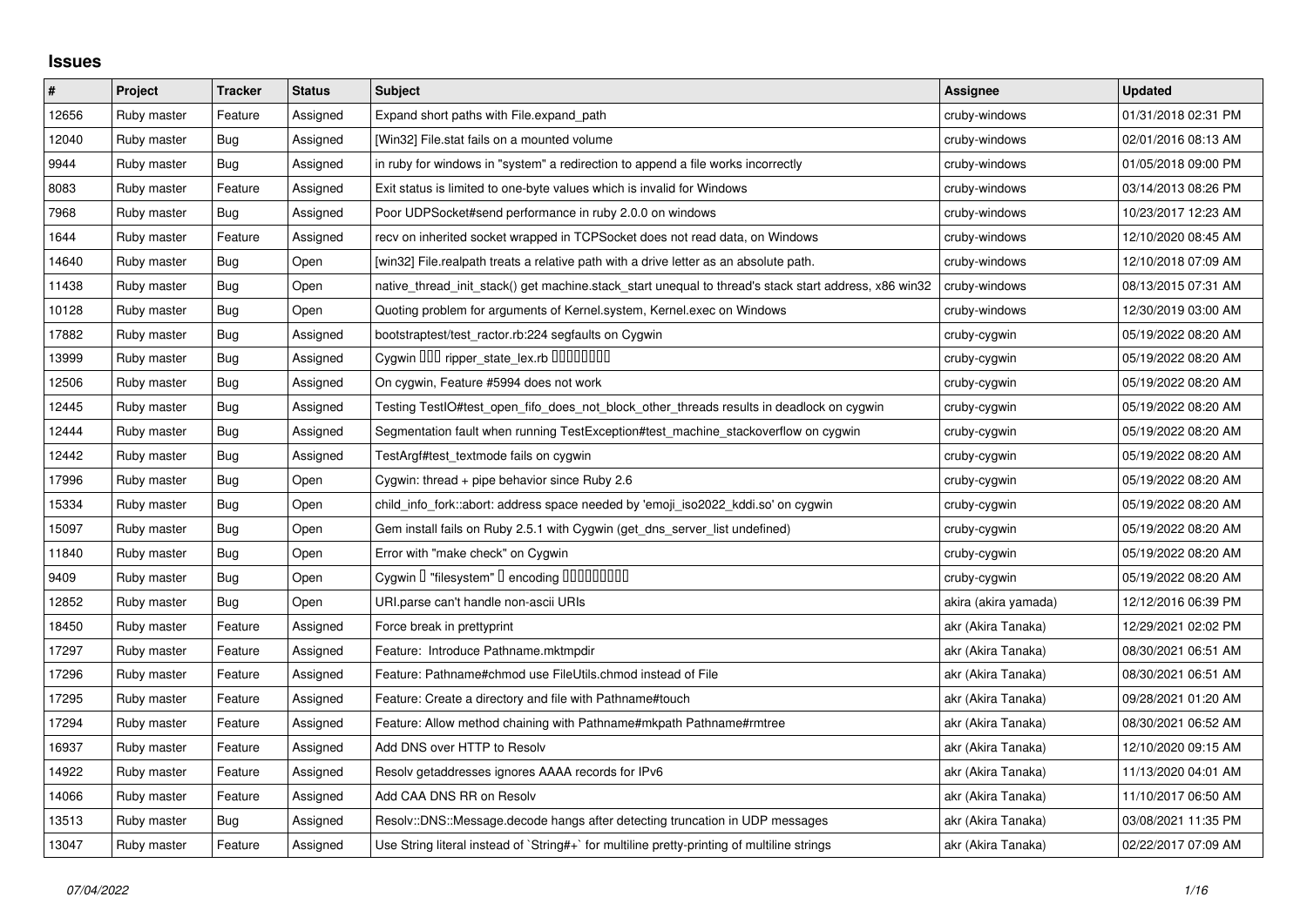| $\pmb{\#}$ | Project     | <b>Tracker</b> | <b>Status</b> | Subject                                                                                                     | Assignee                            | <b>Updated</b>      |
|------------|-------------|----------------|---------------|-------------------------------------------------------------------------------------------------------------|-------------------------------------|---------------------|
| 12497      | Ruby master | Feature        | Assigned      | GMP version of divmod may be slower                                                                         | akr (Akira Tanaka)                  | 08/10/2016 03:11 AM |
| 11322      | Ruby master | Feature        | Assigned      | OpenUri: RuntimeError: HTTP redirection loop                                                                | akr (Akira Tanaka)                  | 11/13/2020 03:52 AM |
| 10637      | Ruby master | Feature        | Assigned      | Puppet orchestration on vagrant fails with Error: Non-HTTP proxy URI                                        | akr (Akira Tanaka)                  | 09/23/2020 10:23 PM |
| 10459      | Ruby master | Feature        | Assigned      | [PATCH] rfc3339 method for Time                                                                             | akr (Akira Tanaka)                  | 05/21/2015 08:14 AM |
| 10129      | Ruby master | Feature        | Assigned      | More descriptive error message for failed net/http requests                                                 | akr (Akira Tanaka)                  | 01/05/2018 09:01 PM |
| 8445       | Ruby master | Bug            | Assigned      | IO.open and IO#set_enconding does not support :fallback option                                              | akr (Akira Tanaka)                  | 06/14/2022 06:02 AM |
| 7412       | Ruby master | Feature        | Assigned      | Pathname#relative_path_from does not support mixed directory separators on windows                          | akr (Akira Tanaka)                  | 01/05/2018 09:00 PM |
| 7362       | Ruby master | Feature        | Assigned      | Adding Pathname#start_with?                                                                                 | akr (Akira Tanaka)                  | 12/25/2017 06:15 PM |
| 3608       | Ruby master | Feature        | Assigned      | Enhancing Pathname#each_child to be lazy                                                                    | akr (Akira Tanaka)                  | 12/25/2017 06:14 PM |
| 18654      | Ruby master | Feature        | Open          | Enhancements to prettyprint                                                                                 | akr (Akira Tanaka)                  | 05/12/2022 01:44 PM |
| 18651      | Ruby master | Bug            | Open          | oob access in CP51932 -> CP50220 transcoder                                                                 | akr (Akira Tanaka)                  | 03/23/2022 01:17 PM |
| 17569      | Ruby master | Misc           | Open          | uri lib maintainership                                                                                      | akr (Akira Tanaka)                  | 01/23/2021 10:42 AM |
| 17473      | Ruby master | Feature        | Open          | Make Pathname to embedded class of Ruby                                                                     | akr (Akira Tanaka)                  | 01/07/2022 09:25 AM |
| 17173      | Ruby master | Feature        | Open          | open-uri D ciphers DOODOO                                                                                   | akr (Akira Tanaka)                  | 09/25/2020 09:17 AM |
| 17154      | Ruby master | Misc           | Open          | Update Pathname Documentation to Clarify Expected Behavior                                                  | akr (Akira Tanaka)                  | 09/05/2020 01:18 PM |
| 16985      | Ruby master | Feature        | Open          | Improve `pp` for `Hash` and `String`                                                                        | akr (Akira Tanaka)                  | 06/26/2020 09:51 AM |
| 13385      | Ruby master | Feature        | Open          | [PATCH] Make Resolv::DNS::Name validation similar to host and dig commands                                  | akr (Akira Tanaka)                  | 06/16/2017 08:04 AM |
| 11312      | Ruby master | Feature        | Open          | Add Resolv::DNS::Resource::IN::SPF                                                                          | akr (Akira Tanaka)                  | 07/01/2015 03:26 AM |
| 10580      | Ruby master | Bug            | Open          | TestProcess#test_deadlock_by_signal_at_forking fails on ARM                                                 | akr (Akira Tanaka)                  | 12/30/2019 03:00 AM |
| 18459      | Ruby master | Feature        | Assigned      | IRB autocomplete dropdown colour options                                                                    | aycabta (aycabta.)                  | 01/05/2022 02:15 AM |
| 15371      | Ruby master | Feature        | Assigned      | <b>IRB with ARGV</b>                                                                                        | aycabta (aycabta.)                  | 02/14/2020 11:35 AM |
| 14917      | Ruby master | Misc           | Assigned      | Add RDoc documents to tar ball                                                                              | aycabta (aycabta.)                  | 07/21/2018 09:29 AM |
| 13604      | Ruby master | Feature        | Assigned      | Exposing alternative interface of readline                                                                  | aycabta (aycabta.)                  | 01/20/2020 05:34 AM |
| 9507       | Ruby master | Bug            | Open          | Ruby 2.1.0 is broken on ARMv5: tried to create Proc object without a block                                  | charliesome (Charlie<br>Somerville) | 01/05/2018 09:00 PM |
| 18337      | Ruby master | Bug            | Assigned      | Ruby allows zero-width characters in identifiers                                                            | duerst (Martin Dürst)               | 11/24/2021 09:13 AM |
| 16842      | Ruby master | <b>Bug</b>     | Assigned      | inspect` prints the UTF-8 character U+0085 (NEXT LINE) verbatim even though it is not printable             | duerst (Martin Dürst)               | 02/26/2021 05:43 AM |
| 13671      | Ruby master | <b>Bug</b>     | Assigned      | Regexp with lookbehind and case-insensitivity raises RegexpError only on strings with certain<br>characters | duerst (Martin Dürst)               | 11/30/2021 04:42 AM |
| 6351       | Ruby master | <b>Bug</b>     | Assigned      | transcode table generator does not support multi characters of Unicode                                      | duerst (Martin Dürst)               | 12/25/2017 06:15 PM |
| 18639      | Ruby master | Feature        | Open          | Update Unicode data to Unicode Version 15.0.0                                                               | duerst (Martin Dürst)               | 03/22/2022 07:38 PM |
| 18601      | Ruby master | Bug            | Open          | Invalid byte sequences in Big5 encodings                                                                    | duerst (Martin Dürst)               | 02/23/2022 07:59 AM |
| 17400      | Ruby master | Bug            | Open          | Incorrect character downcase for Greek Sigma                                                                | duerst (Martin Dürst)               | 12/17/2020 06:56 AM |
| 7742       | Ruby master | Bug            | Open          | System encoding (Windows-1258) is not recognized by Ruby to convert back to UTF-8                           | duerst (Martin Dürst)               | 12/25/2017 06:15 PM |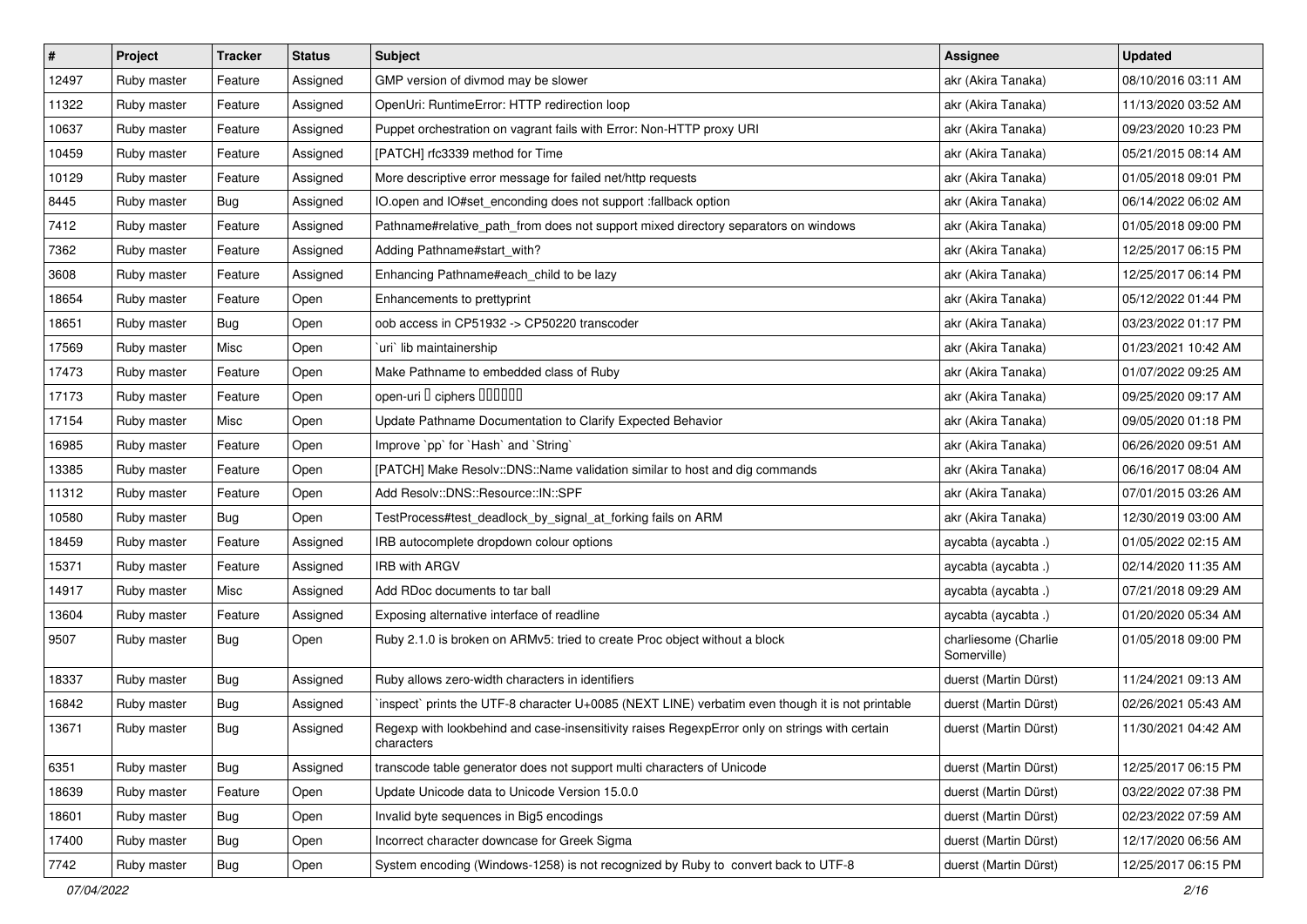| $\vert$ # | Project     | <b>Tracker</b> | <b>Status</b> | <b>Subject</b>                                                                                                                                                      | Assignee                          | <b>Updated</b>      |
|-----------|-------------|----------------|---------------|---------------------------------------------------------------------------------------------------------------------------------------------------------------------|-----------------------------------|---------------------|
| 15628     | Ruby master | Feature        | Assigned      | init inetsock internal should fallback to IPv4 if IPv6 is unreachable                                                                                               | Glass_saga (Masaki<br>Matsushita) | 09/25/2020 05:42 AM |
| 7148      | Ruby master | Feature        | Assigned      | Improved Tempfile w/o DelegateClass                                                                                                                                 | Glass_saga (Masaki<br>Matsushita) | 03/27/2019 09:51 AM |
| 2631      | Ruby master | Feature        | Assigned      | Allow IO#reopen to take a block                                                                                                                                     | Glass_saga (Masaki<br>Matsushita) | 05/24/2018 01:22 PM |
| 17525     | Ruby master | Feature        | Open          | Implement Happy Eyeballs Version 2 (RFC8305) in Socket.tcp                                                                                                          | Glass_saga (Masaki<br>Matsushita) | 06/16/2022 01:08 AM |
| 16476     | Ruby master | Feature        | Open          | Socket.getaddrinfo cannot be interrupted by Timeout.timeout                                                                                                         | Glass_saga (Masaki<br>Matsushita) | 06/16/2022 01:08 AM |
| 13696     | Ruby master | Feature        | Open          | Add exchange and noreplace options to File.rename                                                                                                                   | Glass_saga (Masaki<br>Matsushita) | 12/01/2017 04:34 PM |
| 15408     | Ruby master | Feature        | Open          | Deprecate object_id and _id2ref                                                                                                                                     | headius (Charles Nutter)          | 03/19/2019 04:02 PM |
| 18790     | Ruby master | Bug            | Assigned      | cannot load such file -- digest (LoadError)                                                                                                                         | hsbt (Hiroshi SHIBATA)            | 06/06/2022 12:41 AM |
| 18571     | Ruby master | Feature        | Assigned      | Removed the bundled sources from release package after Ruby 3.2                                                                                                     | hsbt (Hiroshi SHIBATA)            | 03/28/2022 06:23 AM |
| 18381     | Ruby master | <b>Bug</b>     | Assigned      | Default vs Bundled gems                                                                                                                                             | hsbt (Hiroshi SHIBATA)            | 12/15/2021 11:09 AM |
| 18355     | Ruby master | Bug            | Assigned      | require("pathname") within rack application chnages behaviors of Pathname methods, such as<br>absolute?(), when there are two versions of 'pathname' gem installed. | hsbt (Hiroshi SHIBATA)            | 11/30/2021 08:01 AM |
| 18169     | Ruby master | Bug            | Assigned      | Local copies of gemified libraries are being released out of sync with their gems                                                                                   | hsbt (Hiroshi SHIBATA)            | 02/25/2022 05:40 PM |
| 16963     | Ruby master | Feature        | Assigned      | Remove English.rb from Ruby 2.8/3.0                                                                                                                                 | hsbt (Hiroshi SHIBATA)            | 06/19/2020 09:48 AM |
| 16951     | Ruby master | <b>Bug</b>     | Assigned      | Consistently referer dependencies                                                                                                                                   | hsbt (Hiroshi SHIBATA)            | 06/17/2021 06:15 AM |
| 16012     | Ruby master | Feature        | Assigned      | Add a (small) test-install suite?                                                                                                                                   | hsbt (Hiroshi SHIBATA)            | 07/30/2019 08:13 AM |
| 15550     | Ruby master | <b>Bug</b>     | Assigned      | Windows - gem bin files - can't run from bash shell                                                                                                                 | hsbt (Hiroshi SHIBATA)            | 03/20/2019 01:05 AM |
| 15487     | Ruby master | Misc           | Assigned      | Clarify default gems maintanance policy                                                                                                                             | hsbt (Hiroshi SHIBATA)            | 12/30/2018 08:42 PM |
| 14737     | Ruby master | Feature        | Assigned      | Split default gems into separate directory structure                                                                                                                | hsbt (Hiroshi SHIBATA)            | 09/02/2020 06:00 PM |
| 14679     | Ruby master | Bug            | Assigned      | StdLib gems should properly specify their dependencies                                                                                                              | hsbt (Hiroshi SHIBATA)            | 04/11/2018 01:14 PM |
| 13534     | Ruby master | Feature        | Assigned      | Checking installation results of default gems                                                                                                                       | hsbt (Hiroshi SHIBATA)            | 07/26/2018 02:16 AM |
| 13508     | Ruby master | Feature        | Assigned      | How remove/refactor code related mathn library.                                                                                                                     | hsbt (Hiroshi SHIBATA)            | 12/25/2017 06:15 PM |
| 12639     | Ruby master | Feature        | Assigned      | Speed up require in RubyGems by 5x                                                                                                                                  | hsbt (Hiroshi SHIBATA)            | 07/26/2018 02:12 AM |
| 10919     | Ruby master | <b>Bug</b>     | Assigned      | [gem install] installs multipe platforms                                                                                                                            | hsbt (Hiroshi SHIBATA)            | 07/30/2019 07:44 AM |
| 9366      | Ruby master | <b>Bug</b>     | Assigned      | "make -j32 check TESTS=-j32" occasionally fails on rubygems/specification                                                                                           | hsbt (Hiroshi SHIBATA)            | 07/26/2018 02:13 AM |
| 6590      | Ruby master | Feature        | Assigned      | Dealing with bigdecimal, etc gems in JRuby                                                                                                                          | hsbt (Hiroshi SHIBATA)            | 05/15/2019 08:33 PM |
| 5617      | Ruby master | Feature        | Assigned      | Allow install RubyGems into dediceted directory                                                                                                                     | hsbt (Hiroshi SHIBATA)            | 05/16/2018 09:15 AM |
| 18666     | Ruby master | Bug            | Open          | No rule to make target 'yaml/yaml.h', needed by 'api.o'                                                                                                             | hsbt (Hiroshi SHIBATA)            | 03/29/2022 11:17 AM |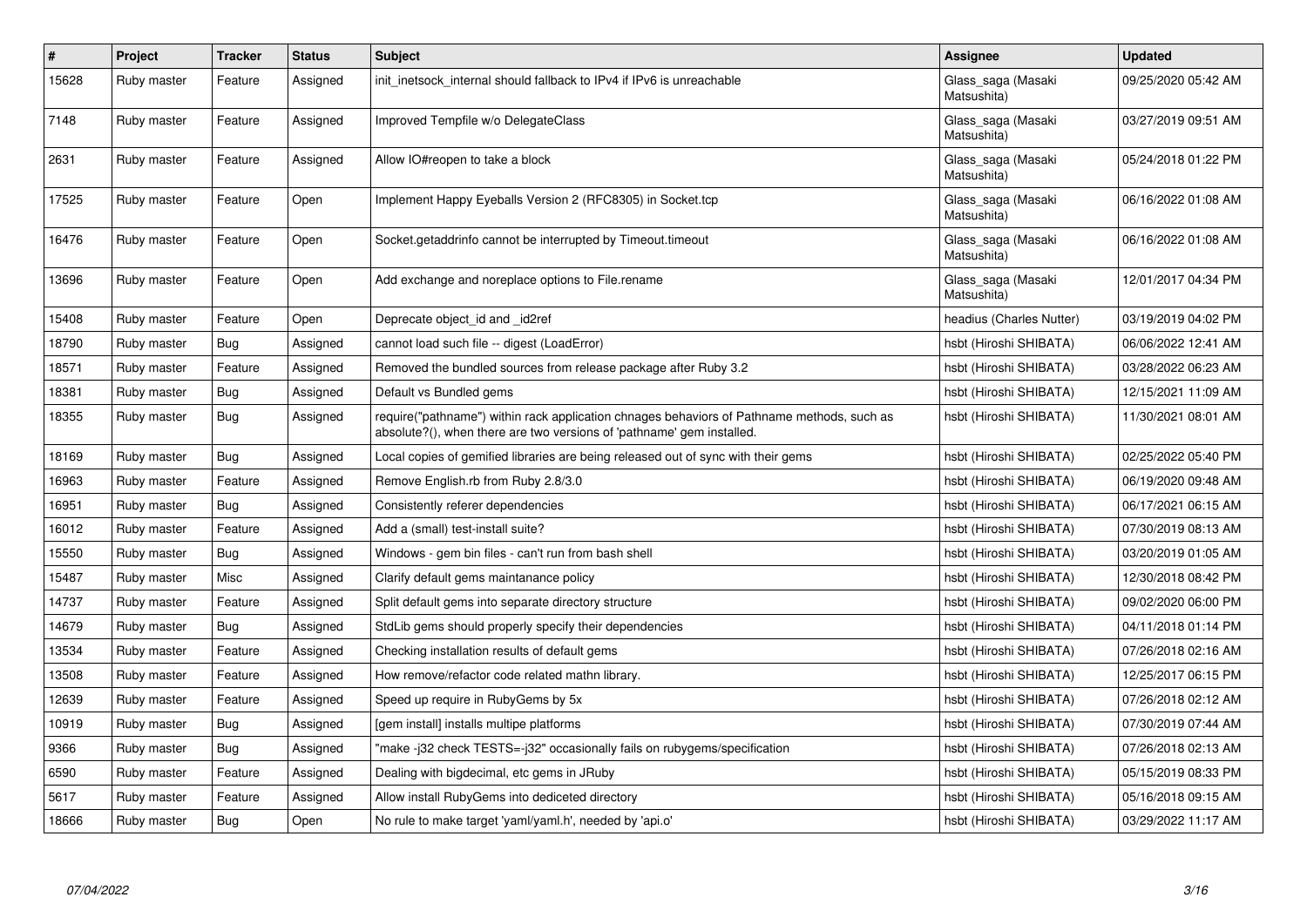| $\pmb{\#}$ | Project     | <b>Tracker</b> | <b>Status</b> | <b>Subject</b>                                                                                                          | Assignee                    | <b>Updated</b>      |
|------------|-------------|----------------|---------------|-------------------------------------------------------------------------------------------------------------------------|-----------------------------|---------------------|
| 18614      | Ruby master | Bug            | Open          | Error (busy loop) in<br>TestGemCommandsSetupCommand#test_destdir_flag_does_not_try_to_write_to_the_default_gem_<br>home | hsbt (Hiroshi SHIBATA)      | 03/17/2022 01:03 AM |
| 18567      | Ruby master | Bug            | Open          | Depending on default gems in stdlib gems when not needed considered harmful                                             | hsbt (Hiroshi SHIBATA)      | 04/21/2022 04:45 PM |
| 18068      | Ruby master | Misc           | Open          | Silence LoadError only if it is for rubygems itself                                                                     | hsbt (Hiroshi SHIBATA)      | 08/08/2021 02:21 PM |
| 17664      | Ruby master | Bug            | Assigned      | Behavior of sockets changed in Ruby 3.0 to non-blocking                                                                 | ioquatix (Samuel Williams)  | 07/12/2021 10:28 AM |
| 595        | Ruby master | Bug            | Assigned      | Fiber ignores ensure clause                                                                                             | ioquatix (Samuel Williams)  | 12/29/2019 10:37 AM |
| 18818      | Ruby master | Bug            | Open          | SEGV (Fiber scheduler?)                                                                                                 | ioquatix (Samuel Williams)  | 06/06/2022 06:31 PM |
| 18810      | Ruby master | Bug            | Open          | Make `Kernel#p` interruptable.                                                                                          | ioquatix (Samuel Williams)  | 05/30/2022 12:44 AM |
| 18227      | Ruby master | Feature        | Open          | Static class initialization.                                                                                            | ioquatix (Samuel Williams)  | 09/29/2021 09:21 PM |
| 18036      | Ruby master | Bug            | Open          | Pthread fibers become invalid on fork - different from normal fibers.                                                   | ioquatix (Samuel Williams)  | 08/19/2021 07:05 AM |
| 13383      | Ruby master | Feature        | Open          | [PATCH] Module#source_location                                                                                          | ioquatix (Samuel Williams)  | 01/09/2020 05:16 AM |
| 17720      | Ruby master | Misc           | Assigned      | Cirrus CI to check non-x86_64 architecture cases by own machines                                                        | jaruga (Jun Aruga)          | 09/26/2021 10:24 AM |
| 18002      | Ruby master | Bug            | Open          | s390x: Tests failing without LC_ALL env                                                                                 | jaruga (Jun Aruga)          | 07/12/2021 04:30 PM |
| 16492      | Ruby master | Bug            | Open          | TestBugReporter#test_bug_reporter_add test failures                                                                     | jaruga (Jun Aruga)          | 08/24/2021 01:12 PM |
| 16188      | Ruby master | Misc           | Open          | What are the performance implications of the new keyword arguments in 2.7 and 3.0?                                      | jeremyevans0 (Jeremy Evans) | 11/27/2019 04:45 PM |
| 18808      | Ruby master | Bug            | Assigned      | Cannot compile ruby 3.1.2 on powerpc64le-linux without disabling the jit features                                       | k0kubun (Takashi Kokubun)   | 06/20/2022 10:40 AM |
| 18142      | Ruby master | Bug            | Assigned      | Segmentation fault with Ruby 3.0.2                                                                                      | k0kubun (Takashi Kokubun)   | 09/02/2021 07:43 AM |
| 16694      | Ruby master | Bug            | Assigned      | JIT vs hardened GCC with PCH                                                                                            | k0kubun (Takashi Kokubun)   | 02/02/2021 07:38 AM |
| 18277      | Ruby master | Bug            | Open          | buffer error (Zlib::BufError) in Zlib::Deflate#deflate when using MJIT                                                  | k0kubun (Takashi Kokubun)   | 01/05/2022 03:04 PM |
| 18058      | Ruby master | Bug            | Open          | 3.1.0-dev with MJIT enabled Zlib::BufError during `gem install`                                                         | k0kubun (Takashi Kokubun)   | 08/02/2021 08:31 PM |
| 17995      | Ruby master | Bug            | Open          | Slow down when mjit and Ractor are being used at same time                                                              | k0kubun (Takashi Kokubun)   | 06/11/2022 04:02 AM |
| 16185      | Ruby master | Bug            | Open          | basictest failure on AIX 6.1 for 64bit build                                                                            | kanemoto (Yutaka Kanemoto)  | 10/15/2019 12:05 AM |
| 18761      | Ruby master | Misc           | Open          | provide an example wasm project                                                                                         | katei (Yuta Saito)          | 05/23/2022 11:01 AM |
| 15281      | Ruby master | Feature        | Assigned      | Speed up Set#intersect with size check.                                                                                 | knu (Akinori MUSHA)         | 08/11/2020 02:43 AM |
| 13610      | Ruby master | Feature        | Assigned      | IPAddr doesn't provide helpful methods to get the subnet or IP address                                                  | knu (Akinori MUSHA)         | 10/20/2017 01:13 AM |
| 11531      | Ruby master | Bug            | Assigned      | IPAddr#== implements wrong logic                                                                                        | knu (Akinori MUSHA)         | 12/29/2019 12:50 PM |
| 11527      | Ruby master | Feature        | Assigned      | IPAddr#mask_addr isn't a method                                                                                         | knu (Akinori MUSHA)         | 11/07/2018 04:12 PM |
| 8047       | Ruby master | Feature        | Assigned      | IPAddr makes host address with netmask                                                                                  | knu (Akinori MUSHA)         | 01/05/2018 09:00 PM |
| 3953       | Ruby master | Feature        | Assigned      | TCPSocket / UDPSocket do not accept IPAddr objects.                                                                     | knu (Akinori MUSHA)         | 12/25/2017 06:14 PM |
| 17210      | Ruby master | Feature        | Open          | More readable and useful `Set#inspect`                                                                                  | knu (Akinori MUSHA)         | 05/19/2021 10:12 PM |
| 16989      | Ruby master | Feature        | Open          | Sets: need $\Psi$ <sup><math>\Box</math></sup>                                                                          | knu (Akinori MUSHA)         | 02/18/2022 02:57 AM |
| 15240      | Ruby master | Feature        | Open          | Set operations check for is_a?(Set), rather than allowing duck typing                                                   | knu (Akinori MUSHA)         | 08/27/2019 08:12 PM |
| 11710      | Ruby master | Feature        | Open          | [PATCH] Replace Set#merge with Set#merge! and make Set#merge non-mutating.                                              | knu (Akinori MUSHA)         | 11/18/2015 07:28 PM |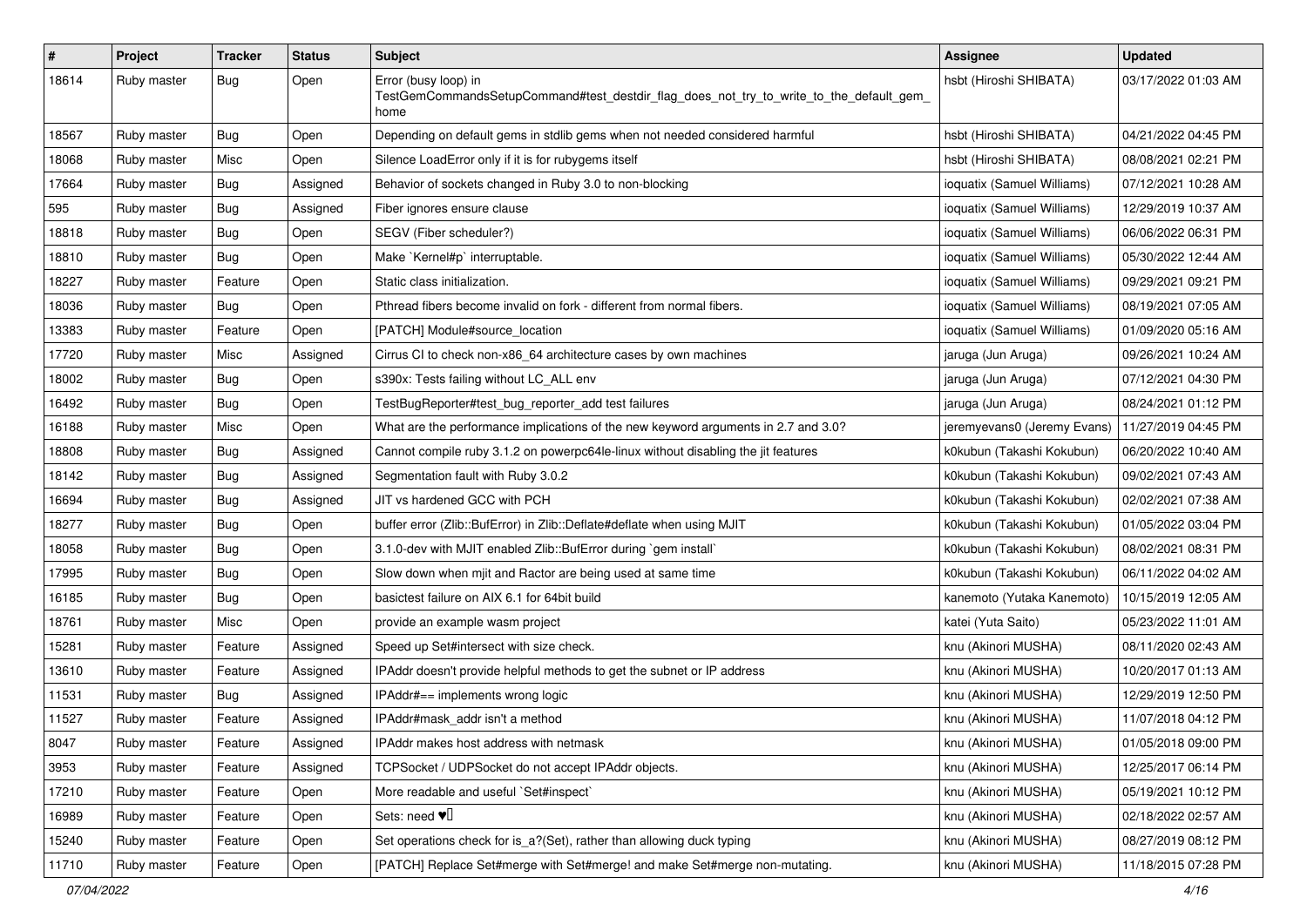| #     | Project     | <b>Tracker</b> | <b>Status</b> | <b>Subject</b>                                                                                                            | Assignee            | <b>Updated</b>      |
|-------|-------------|----------------|---------------|---------------------------------------------------------------------------------------------------------------------------|---------------------|---------------------|
| 18572 | Ruby master | <b>Bug</b>     | Assigned      | Performance regression when invoking refined methods                                                                      | ko1 (Koichi Sasada) | 02/10/2022 12:48 AM |
| 18464 | Ruby master | <b>Bug</b>     | Assigned      | RUBY_INTERNAL_EVENT_NEWOBJ tracepoint causes an interpreter crash when combined with<br>Ractors                           | ko1 (Koichi Sasada) | 06/08/2022 08:25 AM |
| 18024 | Ruby master | Bug            | Assigned      | Ractor crashes when connections are closed in multiple Ractors                                                            | ko1 (Koichi Sasada) | 12/14/2021 04:41 PM |
| 17998 | Ruby master | Bug            | Assigned      | ractor: process hanging (with ractors initialized, but not being used)                                                    | ko1 (Koichi Sasada) | 12/02/2021 08:17 PM |
| 17826 | Ruby master | Bug            | Assigned      | Ractor#take hangs if used in multiple Threads                                                                             | ko1 (Koichi Sasada) | 12/15/2021 01:30 PM |
| 17679 | Ruby master | Bug            | Assigned      | Ractor incoming channel can consume unlimited resources                                                                   | ko1 (Koichi Sasada) | 06/30/2022 10:49 AM |
| 17678 | Ruby master | Bug            | Assigned      | Ractors do not restart after fork                                                                                         | ko1 (Koichi Sasada) | 03/09/2021 12:42 AM |
| 17677 | Ruby master | <b>Bug</b>     | Assigned      | Ractor crashes fork when blocking                                                                                         | ko1 (Koichi Sasada) | 03/09/2021 12:42 AM |
| 17676 | Ruby master | Bug            | Assigned      | Accessing ENV from Ractor raises IsolationError                                                                           | ko1 (Koichi Sasada) | 03/09/2021 02:37 AM |
| 17593 | Ruby master | Feature        | Assigned      | load_iseq_eval should override the ISeq path                                                                              | ko1 (Koichi Sasada) | 02/16/2021 08:27 AM |
| 17516 | Ruby master | Bug            | Assigned      | forking in a ractor causes Ruby to crash                                                                                  | ko1 (Koichi Sasada) | 11/30/2021 05:26 AM |
| 17363 | Ruby master | Feature        | Assigned      | Timeouts                                                                                                                  | ko1 (Koichi Sasada) | 05/14/2022 09:06 AM |
| 17196 | Ruby master | Bug            | Assigned      | Segmentation Fault with Socket#close in Ractors                                                                           | ko1 (Koichi Sasada) | 03/20/2022 01:52 PM |
| 16819 | Ruby master | Bug            | Assigned      | Line reporting off by one when reporting line of a hash?                                                                  | ko1 (Koichi Sasada) | 06/16/2020 05:57 PM |
| 16776 | Ruby master | Bug            | Assigned      | Regression in coverage library                                                                                            | ko1 (Koichi Sasada) | 11/24/2021 07:26 AM |
| 16124 | Ruby master | Misc           | Assigned      | Let the transient heap belong to objspace                                                                                 | ko1 (Koichi Sasada) | 11/18/2019 08:48 AM |
| 16027 | Ruby master | Feature        | Assigned      | Update Ruby's dtrace / USDT API to match what is exposed via the TracePoint API                                           | ko1 (Koichi Sasada) | 08/03/2019 02:41 AM |
| 15939 | Ruby master | Feature        | Assigned      | Dump symbols reference to their fstr in ObjectSpace.dump()                                                                | ko1 (Koichi Sasada) | 08/08/2019 09:38 PM |
| 15878 | Ruby master | Feature        | Assigned      | Make exit faster by not running GC                                                                                        | ko1 (Koichi Sasada) | 07/29/2019 07:48 AM |
| 15499 | Ruby master | Bug            | Assigned      | Breaking behavior on ruby 2.6: rb_thread_call_without_gvl doesn't invoke unblock_function when<br>used on the main thread | ko1 (Koichi Sasada) | 01/05/2021 02:24 AM |
| 14727 | Ruby master | Bug            | Assigned      | TestQueue#test_queue_with_trap always timeout on Windows10                                                                | ko1 (Koichi Sasada) | 05/01/2018 02:59 AM |
| 14607 | Ruby master | Bug            | Assigned      | Fix use of the rb_profile_frames start parameter                                                                          | ko1 (Koichi Sasada) | 06/09/2022 06:12 AM |
| 14090 | Ruby master | Bug            | Assigned      | TestGc#test_interrupt_in_finalizer`fails very rarely                                                                      | ko1 (Koichi Sasada) | 12/02/2021 07:24 PM |
| 13821 | Ruby master | Feature        | Assigned      | Allow fibers to be resumed across threads                                                                                 | ko1 (Koichi Sasada) | 02/15/2019 10:09 AM |
| 13388 | Ruby master | Feature        | Assigned      | gc.c: Add GC.get_parameters and .set_parameters                                                                           | ko1 (Koichi Sasada) | 03/30/2017 10:52 AM |
| 13252 | Ruby master | Feature        | Assigned      | C API for creating strings without copying                                                                                | ko1 (Koichi Sasada) | 04/17/2017 07:22 AM |
| 12020 | Ruby master | Feature        | Assigned      | Documenting Ruby memory model                                                                                             | ko1 (Koichi Sasada) | 12/23/2021 11:40 PM |
| 9755  | Ruby master | Feature        | Assigned      | Thread::Backtrace::Location#defined_class                                                                                 | ko1 (Koichi Sasada) | 04/18/2014 09:22 AM |
| 8960  | Ruby master | Feature        | Assigned      | Add Exception#backtrace_locations                                                                                         | ko1 (Koichi Sasada) | 11/25/2016 02:15 PM |
| 8576  | Ruby master | Feature        | Assigned      | Add optimized method type for constant value methods                                                                      | ko1 (Koichi Sasada) | 12/25/2017 06:15 PM |
| 8263  | Ruby master | Feature        | Assigned      | Support discovering yield state of individual Fibers                                                                      | ko1 (Koichi Sasada) | 12/23/2021 11:40 PM |
| 7976  | Ruby master | <b>Bug</b>     | Assigned      | TracePoint call is at call point, not call site                                                                           | ko1 (Koichi Sasada) | 01/05/2018 09:00 PM |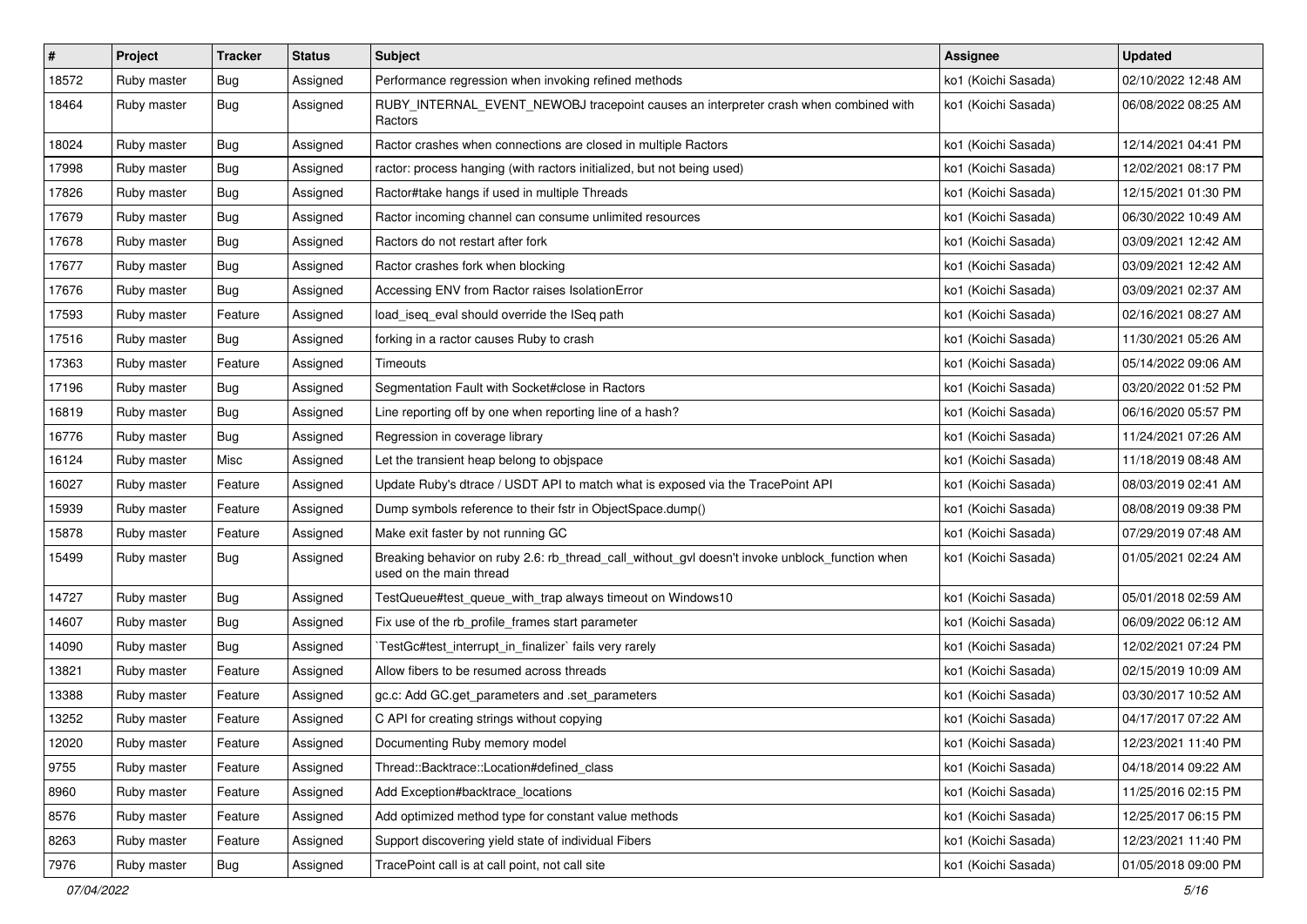| $\pmb{\#}$ | Project     | <b>Tracker</b> | <b>Status</b> | <b>Subject</b>                                                                                                                    | Assignee            | <b>Updated</b>      |
|------------|-------------|----------------|---------------|-----------------------------------------------------------------------------------------------------------------------------------|---------------------|---------------------|
| 6695       | Ruby master | Feature        | Assigned      | Configuration for Thread/Fiber creation                                                                                           | ko1 (Koichi Sasada) | 12/25/2017 06:15 PM |
| 6694       | Ruby master | Feature        | Assigned      | Thread.new without block.                                                                                                         | ko1 (Koichi Sasada) | 12/25/2017 06:15 PM |
| 4040       | Ruby master | Bug            | Assigned      | SystemStackError with Hash[*a] for Large _a_                                                                                      | ko1 (Koichi Sasada) | 12/25/2017 06:14 PM |
| 3731       | Ruby master | Feature        | Assigned      | Easier Embedding API for Ruby                                                                                                     | ko1 (Koichi Sasada) | 12/25/2017 06:14 PM |
| 2294       | Ruby master | Feature        | Assigned      | [PATCH] ruby_bind_stack() to embed Ruby in coroutine                                                                              | ko1 (Koichi Sasada) | 01/05/2018 09:00 PM |
| 18886      | Ruby master | Bug            | Open          | Struct aref and aset don't trigger any tracepoints.                                                                               | ko1 (Koichi Sasada) | 06/29/2022 06:05 AM |
| 18553      | Ruby master | Bug            | Open          | Memory leak on compiling method call with kwargs                                                                                  | ko1 (Koichi Sasada) | 03/23/2022 09:34 PM |
| 18275      | Ruby master | Feature        | Open          | Add an option to define_method to not capture the surrounding environment                                                         | ko1 (Koichi Sasada) | 12/03/2021 02:34 PM |
| 18258      | Ruby master | Bug            | Open          | Ractor shareable? can be slow and mutates internal object flags.                                                                  | ko1 (Koichi Sasada) | 10/21/2021 08:58 AM |
| 18119      | Ruby master | <b>Bug</b>     | Open          | Ractor crashes when instantiating classes                                                                                         | ko1 (Koichi Sasada) | 09/14/2021 01:42 AM |
| 17884      | Ruby master | Feature        | Open          | locindex for profiling tools                                                                                                      | ko1 (Koichi Sasada) | 05/24/2021 04:17 PM |
| 17667      | Ruby master | Bug            | Open          | Module#name needs synchronization                                                                                                 | ko1 (Koichi Sasada) | 03/02/2021 07:31 AM |
| 17624      | Ruby master | Bug            | Open          | Ractor.receive is not thread-safe                                                                                                 | ko1 (Koichi Sasada) | 09/14/2021 01:40 AM |
| 17617      | Ruby master | Bug            | Open          | When a Ractor's incoming port is closed, Ractor.receive_if does not raise Ractor::ClosedError, but<br>instead blocks indefinitely | ko1 (Koichi Sasada) | 09/14/2021 01:40 AM |
| 17543      | Ruby master | Bug            | Open          | Ractor isolation broken by `self` in shareable proc                                                                               | ko1 (Koichi Sasada) | 01/29/2021 03:06 PM |
| 17531      | Ruby master | Bug            | Open          | `did_you_mean` not Ractor friendly                                                                                                | ko1 (Koichi Sasada) | 01/29/2021 08:48 AM |
| 17513      | Ruby master | <b>Bug</b>     | Open          | Methods of shareable objects and UnboundMethods should be shareable                                                               | ko1 (Koichi Sasada) | 01/06/2021 08:53 PM |
| 17502      | Ruby master | Misc           | Open          | C vs Ruby                                                                                                                         | ko1 (Koichi Sasada) | 12/02/2021 07:53 PM |
| 17420      | Ruby master | Bug            | Open          | Unsafe mutation of \$" when doing non-RubyGems require in Ractor                                                                  | ko1 (Koichi Sasada) | 01/07/2021 01:23 PM |
| 17414      | Ruby master | Feature        | Open          | Ractor should allow access to shareable attributes for Modules/Classes                                                            | ko1 (Koichi Sasada) | 12/21/2020 03:56 PM |
| 17404      | Ruby master | Feature        | Open          | Ractor `move:` API to allow shareability check                                                                                    | ko1 (Koichi Sasada) | 12/18/2020 09:17 PM |
| 17393      | Ruby master | Feature        | Open          | Ractor::Moved#inspect`                                                                                                            | ko1 (Koichi Sasada) | 12/21/2020 05:47 PM |
| 17359      | Ruby master | Bug            | Open          | Ractor copy mode is not Ractor-safe                                                                                               | ko1 (Koichi Sasada) | 12/02/2020 05:42 PM |
| 15854      | Ruby master | Feature        | Open          | Tracing instance variable assignment                                                                                              | ko1 (Koichi Sasada) | 07/29/2019 07:13 AM |
| 15802      | Ruby master | Misc           | Open          | Reduce the minimum string buffer size from 127 to 63 bytes                                                                        | ko1 (Koichi Sasada) | 07/30/2019 04:04 AM |
| 15778      | Ruby master | Feature        | Open          | Expose an API to pry-open the stack frames in Ruby                                                                                | ko1 (Koichi Sasada) | 08/29/2019 06:24 AM |
| 15315      | Ruby master | Bug            | Open          | ec switch can still lose interrupts                                                                                               | ko1 (Koichi Sasada) | 11/20/2018 09:32 AM |
| 15263      | Ruby master | Bug            | Open          | [PATCH] vm_trace.c (postponed_job_register): only hit main thread                                                                 | ko1 (Koichi Sasada) | 10/27/2018 11:35 PM |
| 14859      | Ruby master | Feature        | Open          | [PATCH] implement Timeout in VM                                                                                                   | ko1 (Koichi Sasada) | 07/22/2018 07:42 AM |
| 14813      | Ruby master | Feature        | Open          | [PATCH] gc.c: make gc_enter+gc_exit pairs dtrace probes, too                                                                      | ko1 (Koichi Sasada) | 12/17/2018 07:42 AM |
| 14492      | Ruby master | Feature        | Open          | iseg loading + caching should be in core                                                                                          | ko1 (Koichi Sasada) | 12/10/2020 08:53 AM |
| 14394      | Ruby master | Feature        | Open          | Class.descendants                                                                                                                 | ko1 (Koichi Sasada) | 01/20/2022 10:46 PM |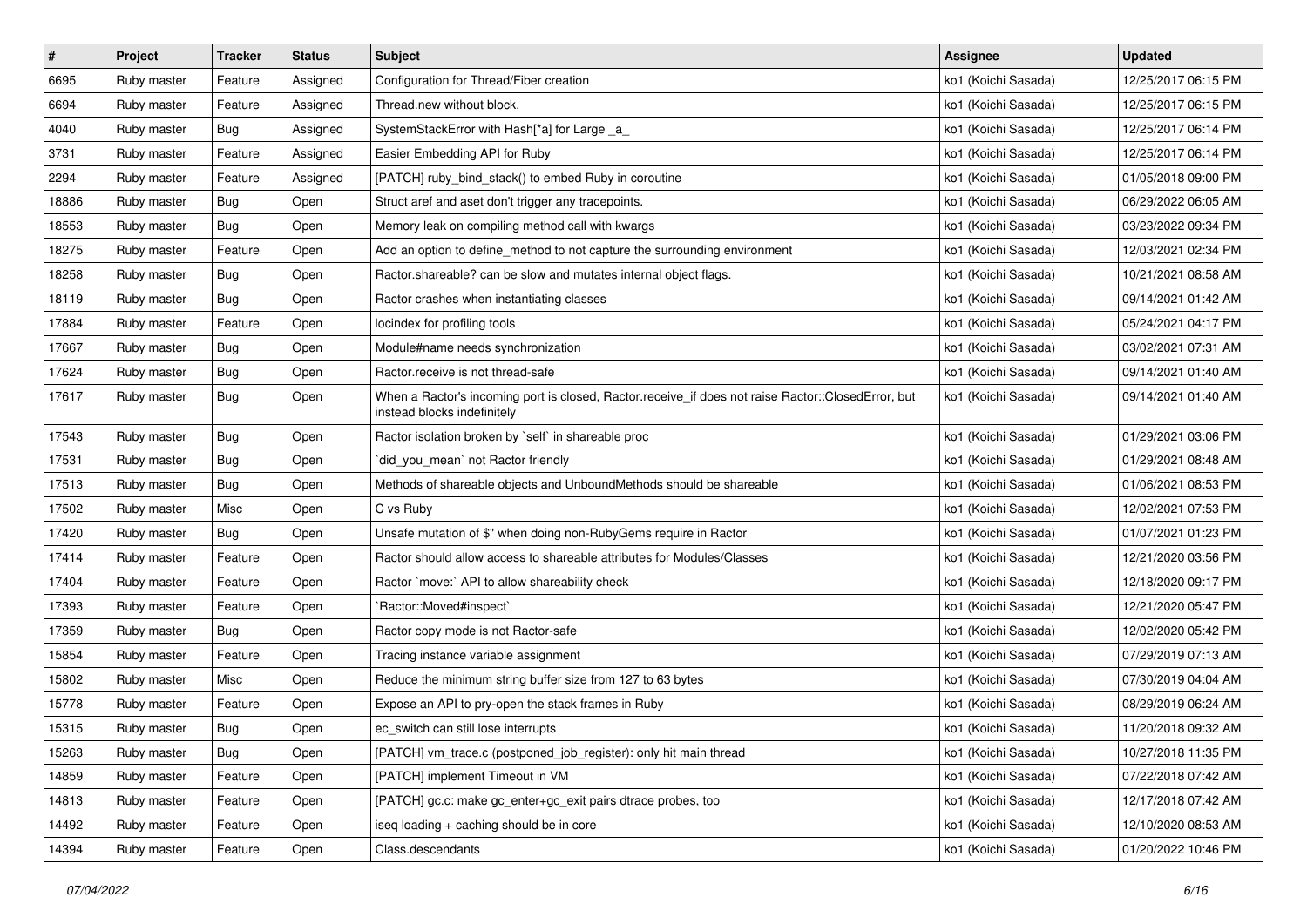| $\vert$ # | Project     | <b>Tracker</b> | <b>Status</b> | Subject                                                                                       | <b>Assignee</b>                     | <b>Updated</b>      |
|-----------|-------------|----------------|---------------|-----------------------------------------------------------------------------------------------|-------------------------------------|---------------------|
| 13512     | Ruby master | Feature        | Open          | <b>System Threads</b>                                                                         | ko1 (Koichi Sasada)                 | 07/14/2017 07:08 AM |
| 11808     | Ruby master | Bug            | Open          | Different behavior between Enumerable#grep and Array#grep                                     | ko1 (Koichi Sasada)                 | 10/26/2020 04:36 AM |
| 11174     | Ruby master | Bug            | Open          | threads memory leak                                                                           | ko1 (Koichi Sasada)                 | 06/17/2019 03:17 PM |
| 10932     | Ruby master | Feature        | Open          | Enabling allocation tracing as early as possible                                              | ko1 (Koichi Sasada)                 | 06/13/2015 07:54 AM |
| 10423     | Ruby master | Feature        | Open          | [PATCH] opt_str_lit*: avoid literal string allocations                                        | ko1 (Koichi Sasada)                 | 01/05/2018 09:01 PM |
| 10238     | Ruby master | Feature        | Open          | todo: remove dependency on malloc_usable_size                                                 | ko1 (Koichi Sasada)                 | 12/10/2020 09:20 AM |
| 10009     | Ruby master | Bug            | Open          | IO operation is 10x slower in multi-thread environment                                        | ko1 (Koichi Sasada)                 | 05/21/2015 07:19 AM |
| 8444      | Ruby master | Bug            | Open          | Regexp vars \$~ and friends are not thread local                                              | ko1 (Koichi Sasada)                 | 07/30/2019 07:38 AM |
| 11269     | Ruby master | Bug            | Assigned      | ruby_init_setproctitle() should be called before require_libraries()                          | kosaki (Motohiro KOSAKI)            | 06/17/2015 03:01 AM |
| 7086      | Ruby master | Feature        | Assigned      | ConditionVariable#wait has meaningless return value                                           | kosaki (Motohiro KOSAKI)            | 12/25/2017 06:15 PM |
| 4464      | Ruby master | Feature        | Assigned      | [PATCH] add Fcntl::Flock object for easier use of POSIX file locks                            | kosaki (Motohiro KOSAKI)            | 12/25/2017 06:14 PM |
| 13697     | Ruby master | Feature        | Open          | [PATCH]: futex based thread primitives                                                        | kosaki (Motohiro KOSAKI)            | 01/28/2018 11:41 PM |
| 18034     | Ruby master | Bug            | Assigned      | Segmentation fault fiddle with `--enable-bundled-libffi` and macOS                            | kou (Kouhei Sutou)                  | 11/30/2021 07:39 AM |
| 17478     | Ruby master | Bug            | Assigned      | Ruby3.0 is slower than Ruby2.7.2 when parsing a large CSV file                                | kou (Kouhei Sutou)                  | 11/24/2021 05:12 AM |
| 8782      | Ruby master | Bug            | Assigned      | Don't set rl_getc_function on editline                                                        | kouji (Kouji Takao)                 | 01/05/2018 09:00 PM |
| 7859      | Ruby master | Bug            | Assigned      | Readline: Incorrect arrow key behavior in vi_editing_mode insert mode with Readline 6.2       | kouji (Kouji Takao)                 | 12/25/2017 06:15 PM |
| 18773     | Ruby master | Feature        | Assigned      | deconstruct to receive a range                                                                | ktsj (Kazuki Tsujimoto)             | 07/04/2022 03:21 AM |
| 18408     | Ruby master | Feature        | Assigned      | Allow pattern match to set instance variables                                                 | ktsj (Kazuki Tsujimoto)             | 01/26/2022 07:07 PM |
| 17355     | Ruby master | Feature        | Assigned      | Using same set of names in or-patterns (pattern matching with $Foo(x)   Bar(x)$ )             | ktsj (Kazuki Tsujimoto)             | 09/13/2021 09:11 AM |
| 15918     | Ruby master | Feature        | Open          | Pattern matching for Set                                                                      | ktsj (Kazuki Tsujimoto)             | 07/29/2019 08:12 AM |
| 15881     | Ruby master | Feature        | Open          | Optimize deconstruct in pattern matching                                                      | ktsj (Kazuki Tsujimoto)             | 12/25/2019 04:28 AM |
| 4247      | Ruby master | Feature        | Assigned      | New features for Array#sample, Array#choice                                                   | mame (Yusuke Endoh)                 | 12/25/2017 06:14 PM |
| 18564     | Ruby master | Feature        | Open          | Add Exception#detailed_message                                                                | mame (Yusuke Endoh)                 | 02/01/2022 08:06 PM |
| 18194     | Ruby master | Feature        | Open          | No easy way to format exception messages per thread/fiber scheduler context.                  | mame (Yusuke Endoh)                 | 09/29/2021 10:10 AM |
| 14244     | Ruby master | Feature        | Open          | Better error messages for scripts with non-matching end statements                            | mame (Yusuke Endoh)                 | 11/29/2018 08:57 AM |
| 12676     | Ruby master | Feature        | Assigned      | Significant performance increase, and code conciseness, for prime_division method in prime.rb | marcandre (Marc-Andre<br>Lafortune) | 11/18/2016 03:46 PM |
| 15815     | Ruby master | Feature        | Open          | Add option to raise NoMethodError for OpenStruct                                              | marcandre (Marc-Andre<br>Lafortune) | 09/28/2020 02:11 AM |
| 9347      | Ruby master | Feature        | Open          | Accept non callable argument to detect                                                        | marcandre (Marc-Andre<br>Lafortune) | 01/05/2018 09:00 PM |
| 8223      | Ruby master | Feature        | Open          | Make Matrix more omnivorous.                                                                  | marcandre (Marc-Andre<br>Lafortune) | 04/09/2013 03:42 AM |
| 17291     | Ruby master | Feature        | Assigned      | Optimize __send__ call                                                                        | matz (Yukihiro Matsumoto)           | 01/12/2021 05:47 AM |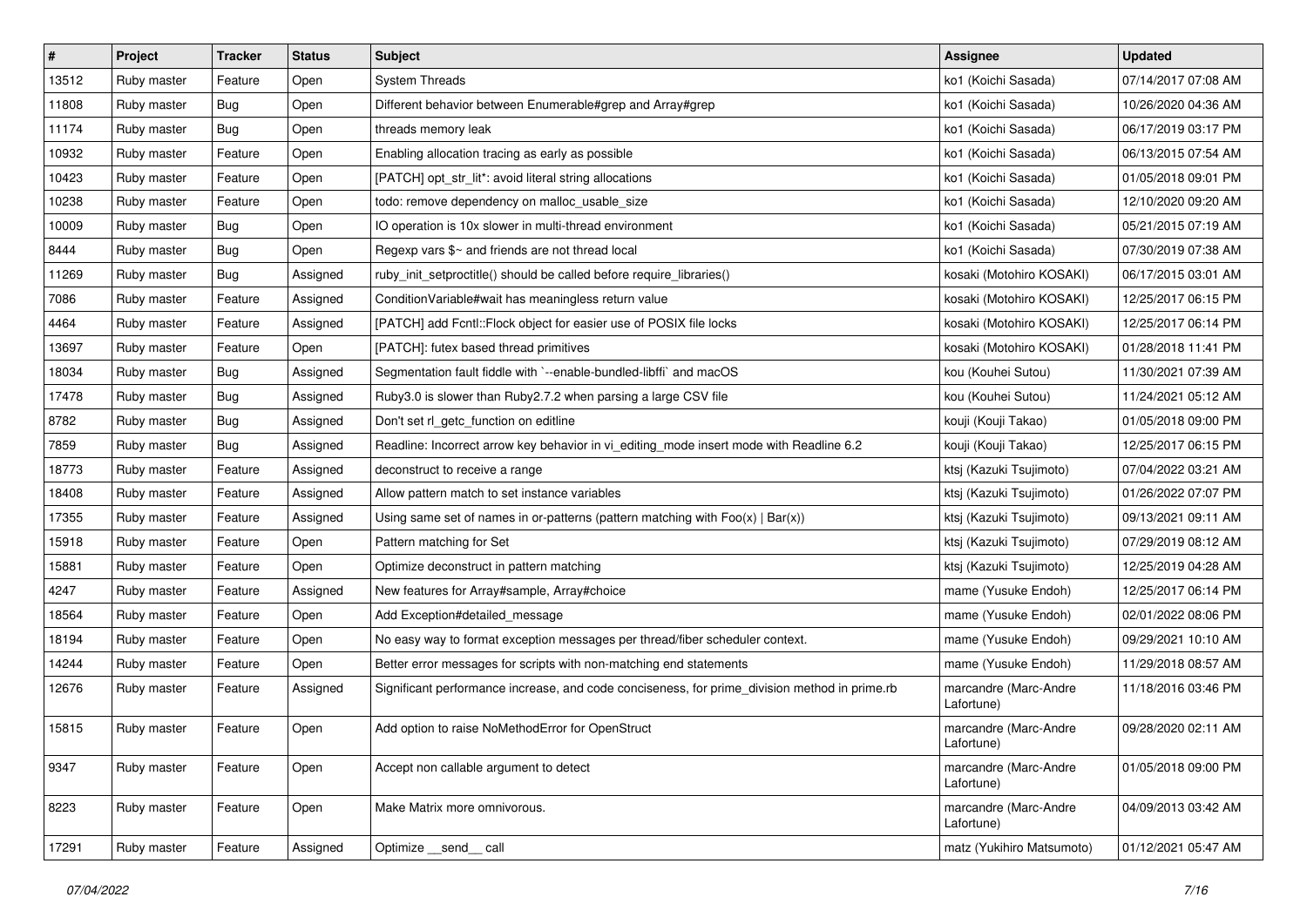| $\pmb{\#}$ | Project     | <b>Tracker</b> | <b>Status</b> | Subject                                                                                                                | Assignee                  | <b>Updated</b>      |
|------------|-------------|----------------|---------------|------------------------------------------------------------------------------------------------------------------------|---------------------------|---------------------|
| 16630      | Ruby master | Misc           | Assigned      | Deprecate pub/ruby/*snapshot* and use pub/ruby/snapshot/* instead                                                      | matz (Yukihiro Matsumoto) | 02/27/2020 09:52 AM |
| 16461      | Ruby master | Feature        | Assigned      | Proc#using                                                                                                             | matz (Yukihiro Matsumoto) | 12/10/2020 09:10 AM |
| 14397      | Ruby master | Feature        | Assigned      | public, protected and private should return their arguments instead of self                                            | matz (Yukihiro Matsumoto) | 12/10/2018 07:08 AM |
| 13129      | Ruby master | Feature        | Assigned      | Refinements cannot refine method_missing and respond_to_missing?                                                       | matz (Yukihiro Matsumoto) | 07/03/2021 10:45 PM |
| 12813      | Ruby master | Feature        | Assigned      | Calling chunk_while, slice_after, slice_before, slice_when with no block                                               | matz (Yukihiro Matsumoto) | 12/06/2016 12:58 PM |
| 12543      | Ruby master | Feature        | Assigned      | explicit tail call syntax: foo() then return                                                                           | matz (Yukihiro Matsumoto) | 04/18/2021 03:02 PM |
| 11816      | Ruby master | Feature        | Assigned      | Partial safe navigation operator                                                                                       | matz (Yukihiro Matsumoto) | 04/14/2020 08:02 AM |
| 11704      | Ruby master | Bug            | Assigned      | Refinements only get "used" once in loop                                                                               | matz (Yukihiro Matsumoto) | 04/14/2016 02:45 AM |
| 11028      | Ruby master | Feature        | Assigned      | standalone running single file (zipped archives of ruby code) running **without installation** using<br>"gem install " | matz (Yukihiro Matsumoto) | 04/04/2015 01:44 AM |
| 10481      | Ruby master | Feature        | Assigned      | Add "if" and "unless" clauses to rescue statements                                                                     | matz (Yukihiro Matsumoto) | 01/18/2015 02:46 PM |
| 9816       | Ruby master | Feature        | Assigned      | 00000000000000000000                                                                                                   | matz (Yukihiro Matsumoto) | 10/28/2014 08:29 AM |
| 9768       | Ruby master | Feature        | Assigned      | Method that is visible only within a certain module/class                                                              | matz (Yukihiro Matsumoto) | 04/25/2014 06:43 AM |
| 9023       | Ruby master | Feature        | Assigned      | Array#tail                                                                                                             | matz (Yukihiro Matsumoto) | 12/23/2021 11:40 PM |
| 8948       | Ruby master | Feature        | Assigned      | Frozen regex                                                                                                           | matz (Yukihiro Matsumoto) | 12/20/2020 07:15 PM |
| 8850       | Ruby master | Feature        | Assigned      | Convert Rational to decimal string                                                                                     | matz (Yukihiro Matsumoto) | 12/25/2017 06:15 PM |
| 8839       | Ruby master | Feature        | Assigned      | Class and module should return the class or module that was opened                                                     | matz (Yukihiro Matsumoto) | 12/28/2015 08:36 AM |
| 8678       | Ruby master | Feature        | Assigned      | Allow invalid string to work with regexp                                                                               | matz (Yukihiro Matsumoto) | 01/05/2018 09:00 PM |
| 8536       | Ruby master | Feature        | Assigned      | Implement is_numeric? family of methods                                                                                | matz (Yukihiro Matsumoto) | 12/25/2017 06:15 PM |
| 8271       | Ruby master | Feature        | Assigned      | Proposal for moving to a more visible, formal process for feature requests                                             | matz (Yukihiro Matsumoto) | 12/23/2021 11:40 PM |
| 8164       | Ruby master | Feature        | Assigned      | Public/Private                                                                                                         | matz (Yukihiro Matsumoto) | 12/10/2020 08:50 AM |
| 8042       | Ruby master | Feature        | Assigned      | Add Addrinfo#socket to create a socket that is not connected or bound                                                  | matz (Yukihiro Matsumoto) | 12/25/2017 06:15 PM |
| 8016       | Ruby master | Feature        | Assigned      | Alias __FILE__ and __LINE__ as methods                                                                                 | matz (Yukihiro Matsumoto) | 12/25/2017 06:15 PM |
| 7739       | Ruby master | Feature        | Assigned      | Define Hash#  as Hash#reverse_merge in Rails                                                                           | matz (Yukihiro Matsumoto) | 12/25/2017 06:15 PM |
| 7644       | Ruby master | Feature        | Assigned      | In refinements, change "using" keyword to a less generic word.                                                         | matz (Yukihiro Matsumoto) | 12/10/2020 08:49 AM |
| 7580       | Ruby master | Feature        | Assigned      | Range translation                                                                                                      | matz (Yukihiro Matsumoto) | 06/11/2018 09:51 AM |
| 7503       | Ruby master | Feature        | Assigned      | make timeout.rb async-interrupt safe by default                                                                        | matz (Yukihiro Matsumoto) | 12/25/2017 06:15 PM |
| 7436       | Ruby master | Feature        | Assigned      | Allow for a "granularity" flag for backtrace_locations                                                                 | matz (Yukihiro Matsumoto) | 12/25/2017 06:15 PM |
| 7349       | Ruby master | Feature        | Assigned      | Struct#inspect needs more meaningful output                                                                            | matz (Yukihiro Matsumoto) | 12/25/2017 06:15 PM |
| 7314       | Ruby master | Feature        | Assigned      | Convert Proc to Lambda doesn't work in MRI                                                                             | matz (Yukihiro Matsumoto) | 05/21/2016 09:15 AM |
| 7132       | Ruby master | Feature        | Assigned      | Alternation between named / ordered method arguments and aliases for method arguments.                                 | matz (Yukihiro Matsumoto) | 12/25/2017 06:15 PM |
| 7121       | Ruby master | Feature        | Assigned      | Extending the use of `require'                                                                                         | matz (Yukihiro Matsumoto) | 12/25/2017 06:15 PM |
| 7087       | Ruby master | Feature        | Assigned      | ::ConditionVariable#wait does not work with Monitor because Monitor#sleep does not exist                               | matz (Yukihiro Matsumoto) | 12/25/2017 06:15 PM |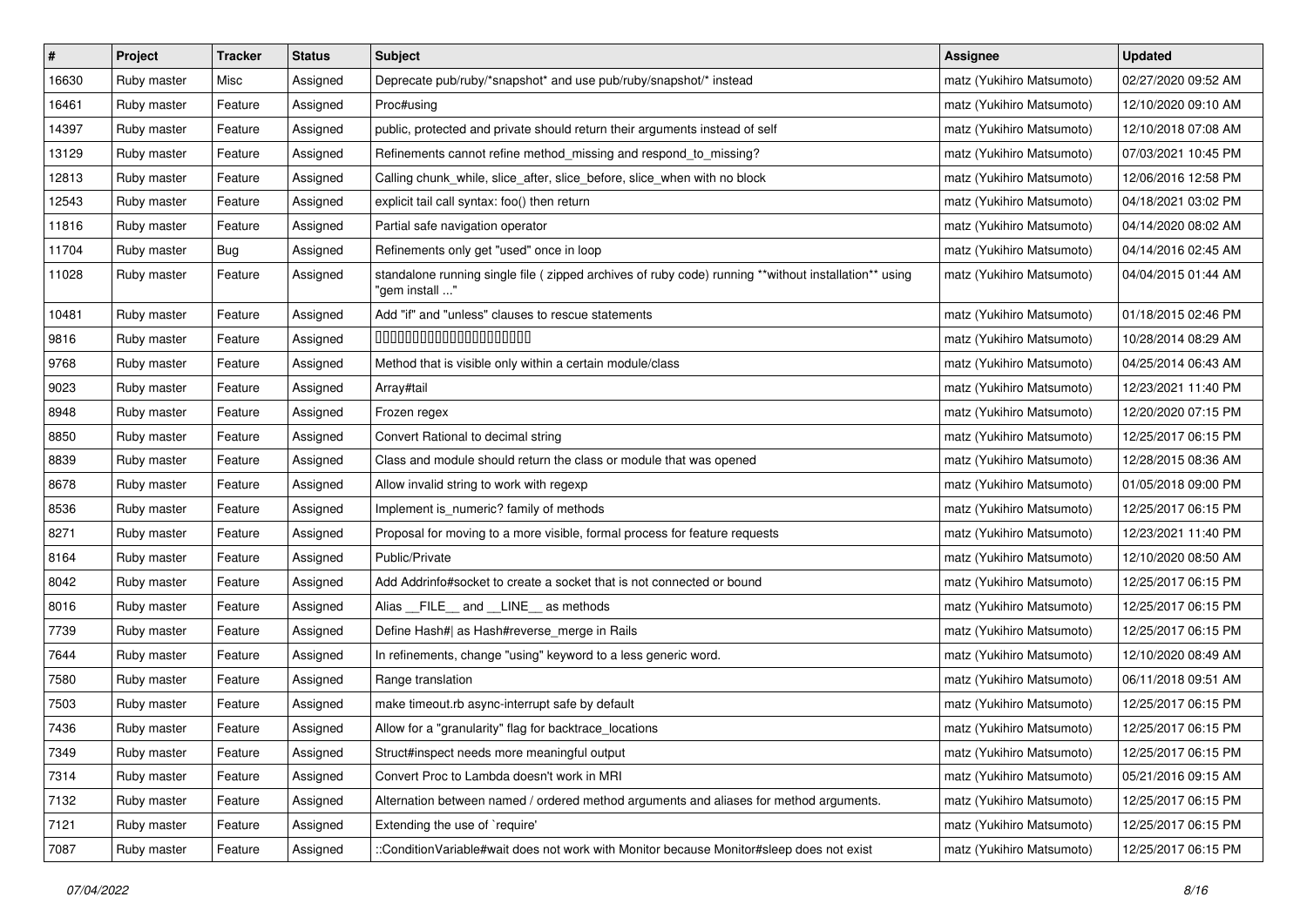| $\pmb{\#}$ | Project     | <b>Tracker</b> | <b>Status</b> | <b>Subject</b>                                                                                                   | <b>Assignee</b>           | <b>Updated</b>      |
|------------|-------------|----------------|---------------|------------------------------------------------------------------------------------------------------------------|---------------------------|---------------------|
| 6842       | Ruby master | Feature        | Assigned      | Add Optional Arguments to String#strip                                                                           | matz (Yukihiro Matsumoto) | 08/24/2016 05:50 AM |
| 6841       | Ruby master | Feature        | Assigned      | Shorthand for Assigning Return Value of Method to Self                                                           | matz (Yukihiro Matsumoto) | 12/10/2020 08:53 AM |
| 6811       | Ruby master | Feature        | Assigned      | File, Dir and FileUtils should have bang-versions of singleton methods that fails silently                       | matz (Yukihiro Matsumoto) | 12/25/2017 06:15 PM |
| 6810       | Ruby master | Feature        | Assigned      | module A::B; end` is not equivalent to `module A; module B; end; end` with respect to constant<br>lookup (scope) | matz (Yukihiro Matsumoto) | 12/10/2020 09:22 AM |
| 6802       | Ruby master | Feature        | Assigned      | String#scan should have equivalent yielding MatchData                                                            | matz (Yukihiro Matsumoto) | 12/25/2017 06:15 PM |
| 6671       | Ruby master | Feature        | Assigned      | File.split_all and File.split_root                                                                               | matz (Yukihiro Matsumoto) | 12/25/2017 06:15 PM |
| 6648       | Ruby master | Feature        | Assigned      | Provide a standard API for retrieving all command-line flags passed to Ruby                                      | matz (Yukihiro Matsumoto) | 12/25/2017 06:15 PM |
| 6611       | Ruby master | Feature        | Assigned      | Comments requested on implementation of set_parse_func                                                           | matz (Yukihiro Matsumoto) | 12/25/2017 06:15 PM |
| 6596       | Ruby master | Feature        | Assigned      | New method `Array#indexes`                                                                                       | matz (Yukihiro Matsumoto) | 07/29/2020 01:41 AM |
| 6594       | Ruby master | Feature        | Assigned      | Integrated Functor                                                                                               | matz (Yukihiro Matsumoto) | 12/10/2020 08:53 AM |
| 6452       | Ruby master | Feature        | Assigned      | Allow extend to override class methods                                                                           | matz (Yukihiro Matsumoto) | 12/10/2020 08:53 AM |
| 6445       | Ruby master | Feature        | Assigned      | request for default length/position on string index                                                              | matz (Yukihiro Matsumoto) | 12/25/2017 06:15 PM |
| 6413       | Ruby master | Feature        | Assigned      | Make Dir.entries default to Dir.entries(Dir.pwd)                                                                 | matz (Yukihiro Matsumoto) | 12/25/2017 06:15 PM |
| 6376       | Ruby master | Feature        | Assigned      | Feature lookup and checking if feature is loaded                                                                 | matz (Yukihiro Matsumoto) | 12/25/2017 06:15 PM |
| 6354       | Ruby master | Feature        | Assigned      | Remove escape (break/return/redo/next support) from class/module scope                                           | matz (Yukihiro Matsumoto) | 12/25/2017 06:15 PM |
| 6337       | Ruby master | Feature        | Assigned      | FileUtils#sync                                                                                                   | matz (Yukihiro Matsumoto) | 12/25/2017 06:15 PM |
| 6317       | Ruby master | Feature        | Assigned      |                                                                                                                  | matz (Yukihiro Matsumoto) | 12/25/2017 06:15 PM |
| 6309       | Ruby master | Feature        | Assigned      | Add a reference queue for weak references                                                                        | matz (Yukihiro Matsumoto) | 08/23/2020 09:07 PM |
| 6308       | Ruby master | Feature        | Assigned      | Eliminate delegation from WeakRef                                                                                | matz (Yukihiro Matsumoto) | 12/23/2021 11:40 PM |
| 6293       | Ruby master | Feature        | Assigned      | new queue / blocking queues                                                                                      | matz (Yukihiro Matsumoto) | 12/25/2017 06:15 PM |
| 6277       | Ruby master | Feature        | Assigned      | Hash#convert key                                                                                                 | matz (Yukihiro Matsumoto) | 12/25/2017 06:15 PM |
| 5970       | Ruby master | Feature        | Assigned      | Add Enumerable#join with same semantics as Array#join                                                            | matz (Yukihiro Matsumoto) | 12/25/2017 06:15 PM |
| 5945       | Ruby master | Feature        | Assigned      | Add the ability to mark a at_exit as process-local.                                                              | matz (Yukihiro Matsumoto) | 10/10/2018 08:29 AM |
| 5825       | Ruby master | Feature        | Assigned      | Sweet instance var assignment in the object initializer                                                          | matz (Yukihiro Matsumoto) | 12/10/2020 08:53 AM |
| 5781       | Ruby master | Feature        | Assigned      | Query attributes (attribute methods ending in `?` mark)                                                          | matz (Yukihiro Matsumoto) | 01/10/2020 06:34 AM |
| 5749       | Ruby master | Feature        | Assigned      | new method String#match_all needed                                                                               | matz (Yukihiro Matsumoto) | 12/25/2017 06:15 PM |
| 5741       | Ruby master | Feature        | Assigned      | Secure Erasure of Passwords                                                                                      | matz (Yukihiro Matsumoto) | 12/25/2017 06:15 PM |
| 5643       | Ruby master | Feature        | Assigned      | require/load options and binding option                                                                          | matz (Yukihiro Matsumoto) | 12/25/2017 06:15 PM |
| 5582       | Ruby master | Feature        | Assigned      | Allow clone of singleton methods on a BasicObject                                                                | matz (Yukihiro Matsumoto) | 12/25/2017 06:15 PM |
| 5558       | Ruby master | Feature        | Assigned      | String#% strange arity errors                                                                                    | matz (Yukihiro Matsumoto) | 12/25/2017 06:15 PM |
| 5456       | Ruby master | Feature        | Assigned      | kernel#syscall() should be removed.                                                                              | matz (Yukihiro Matsumoto) | 12/10/2020 08:46 AM |
| 5445       | Ruby master | Feature        | Assigned      | Need RUBYOPT - r before ARGV - r                                                                                 | matz (Yukihiro Matsumoto) | 12/25/2017 06:15 PM |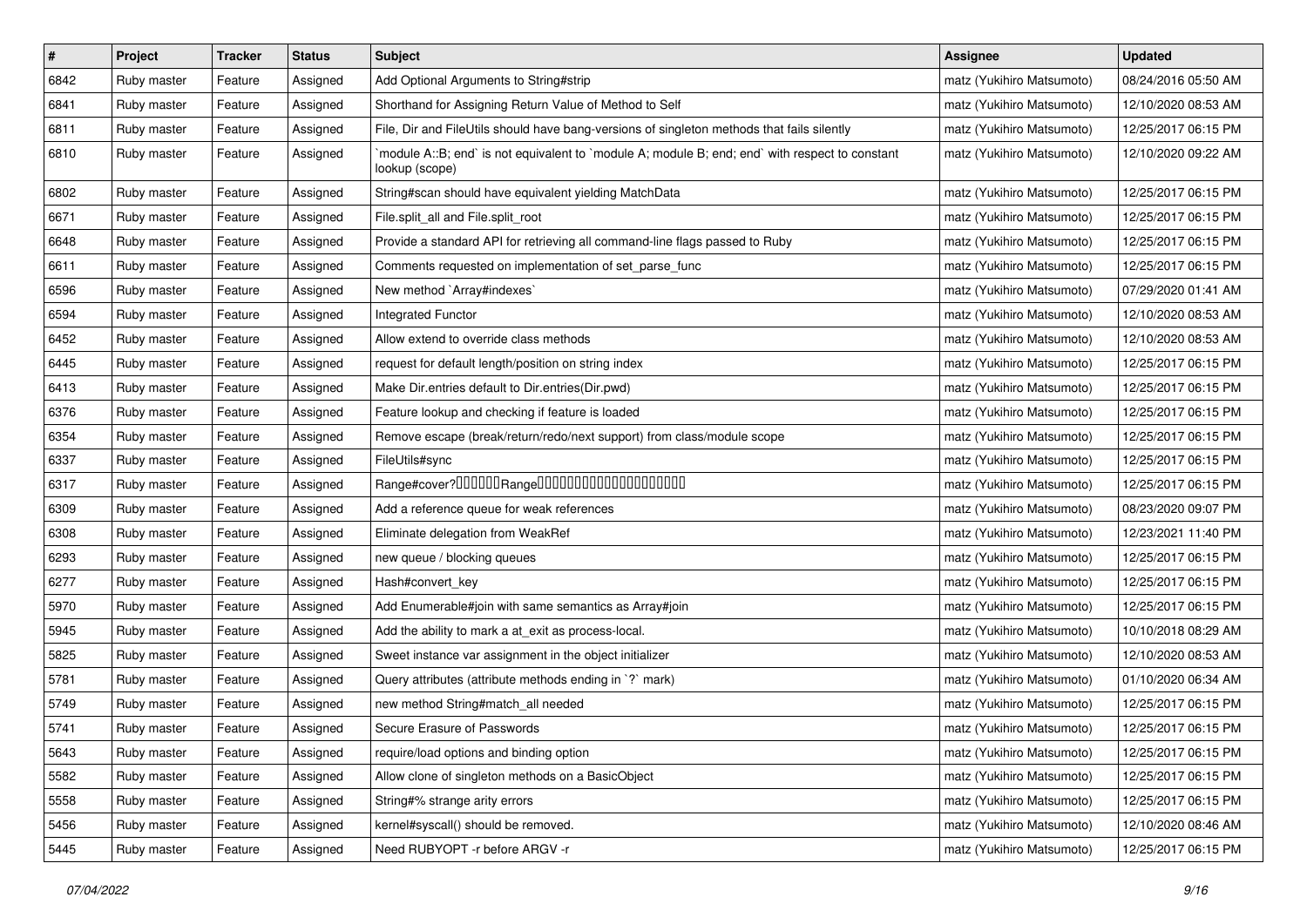| $\pmb{\#}$ | Project     | <b>Tracker</b> | <b>Status</b> | <b>Subject</b>                                                                     | <b>Assignee</b>           | <b>Updated</b>      |
|------------|-------------|----------------|---------------|------------------------------------------------------------------------------------|---------------------------|---------------------|
| 5389       | Ruby master | Feature        | Assigned      | New method Enumerator#iterate                                                      | matz (Yukihiro Matsumoto) | 12/25/2017 06:15 PM |
| 5129       | Ruby master | Feature        | Assigned      | Create a core class "FileArray" and make "ARGF" its instance                       | matz (Yukihiro Matsumoto) | 01/23/2018 02:02 PM |
| 5064       | Ruby master | Feature        | Assigned      | HTTP user-agent class                                                              | matz (Yukihiro Matsumoto) | 12/25/2017 06:15 PM |
| 5007       | Ruby master | Feature        | Assigned      | Proc#call_under: Unifying instance_eval and instance_exec                          | matz (Yukihiro Matsumoto) | 04/19/2018 07:57 AM |
| 4824       | Ruby master | Feature        | Assigned      | Provide method Kernel#executed?                                                    | matz (Yukihiro Matsumoto) | 03/05/2018 04:57 AM |
| 4818       | Ruby master | Feature        | Assigned      | Add method marshalable?                                                            | matz (Yukihiro Matsumoto) | 12/25/2017 06:15 PM |
| 4592       | Ruby master | Feature        | Assigned      | Tempfile0000000                                                                    | matz (Yukihiro Matsumoto) | 12/25/2017 06:14 PM |
| 4539       | Ruby master | Feature        | Assigned      | Array#zip_with                                                                     | matz (Yukihiro Matsumoto) | 11/28/2019 08:23 AM |
| 4521       | Ruby master | Feature        | Assigned      | NoMethodError#message may take very long to execute                                | matz (Yukihiro Matsumoto) | 12/25/2017 06:14 PM |
| 4514       | Ruby master | Feature        | Assigned      | #deep_clone and #deep_dup for Objects                                              | matz (Yukihiro Matsumoto) | 12/25/2017 06:14 PM |
| 18159      | Ruby master | Feature        | Open          | Integrate functionality of dead_end gem into Ruby                                  | matz (Yukihiro Matsumoto) | 06/17/2022 02:06 PM |
| 17849      | Ruby master | Feature        | Open          | Fix Timeout.timeout so that it can be used in threaded Web servers                 | matz (Yukihiro Matsumoto) | 04/10/2022 06:26 AM |
| 17830      | Ruby master | Feature        | Open          | Add Integer#previous and Integer#prev                                              | matz (Yukihiro Matsumoto) | 04/27/2021 11:35 PM |
| 17785      | Ruby master | Feature        | Open          | Allow named parameters to be keywords                                              | matz (Yukihiro Matsumoto) | 12/17/2021 06:10 PM |
| 17288      | Ruby master | Feature        | Open          | Optimize __send__ call with a literal method name                                  | matz (Yukihiro Matsumoto) | 10/30/2020 12:17 AM |
| 17279      | Ruby master | Feature        | Open          | Allow a negative step in Range#step with a block                                   | matz (Yukihiro Matsumoto) | 10/22/2020 02:23 AM |
| 17184      | Ruby master | Feature        | Open          | No stdlib function to perform simple string replacement                            | matz (Yukihiro Matsumoto) | 02/23/2021 09:27 PM |
| 16992      | Ruby master | Feature        | Open          | Sets: officially ordered                                                           | matz (Yukihiro Matsumoto) | 09/03/2020 02:08 PM |
| 16986      | Ruby master | Feature        | Open          | Anonymous Struct literal                                                           | matz (Yukihiro Matsumoto) | 01/15/2022 04:57 PM |
| 16894      | Ruby master | Feature        | Open          | Integer division for Ruby 3                                                        | matz (Yukihiro Matsumoto) | 05/18/2020 03:41 PM |
| 16495      | Ruby master | Feature        | Open          | Inconsistent quotes in error messages                                              | matz (Yukihiro Matsumoto) | 06/15/2022 04:21 PM |
| 15991      | Ruby master | Feature        | Open          | Allow questionmarks in variable names                                              | matz (Yukihiro Matsumoto) | 07/30/2019 03:57 AM |
| 15837      | Ruby master | Feature        | Open          | Module#name_components                                                             | matz (Yukihiro Matsumoto) | 05/08/2019 10:29 AM |
| 15764      | Ruby master | Bug            | Open          | Whitespace and control characters should not be permitted in tokens                | matz (Yukihiro Matsumoto) | 04/22/2019 07:48 AM |
| 15445      | Ruby master | Feature        | Open          | Reject '.123' in Float() method                                                    | matz (Yukihiro Matsumoto) | 01/10/2019 07:59 AM |
| 15330      | Ruby master | Feature        | Open          | autoload_relative                                                                  | matz (Yukihiro Matsumoto) | 06/19/2022 11:25 PM |
| 15277      | Ruby master | Feature        | Open          | at exec                                                                            | matz (Yukihiro Matsumoto) | 05/25/2020 01:09 AM |
| 15192      | Ruby master | Feature        | Open          | Introduce a new "shortcut assigning" syntax to convenient setup instance variables | matz (Yukihiro Matsumoto) | 12/14/2021 06:42 PM |
| 15112      | Ruby master | Feature        | Open          | Introducing the short form of `STDERR.puts expr.inspect`.                          | matz (Yukihiro Matsumoto) | 10/12/2018 02:02 AM |
| 14982      | Ruby master | Feature        | Open          | Improve namespace system in ruby to avoiding top-level names chaos                 | matz (Yukihiro Matsumoto) | 12/31/2021 05:39 PM |
| 14927      | Ruby master | Feature        | Open          | Loading multiple files at once                                                     | matz (Yukihiro Matsumoto) | 09/18/2018 12:38 AM |
| 14760      | Ruby master | Misc           | Open          | cross-thread IO#close semantics                                                    | matz (Yukihiro Matsumoto) | 05/17/2018 08:21 AM |
| 14724      | Ruby master | Feature        | Open          | chains of inequalities                                                             | matz (Yukihiro Matsumoto) | 05/19/2018 01:06 AM |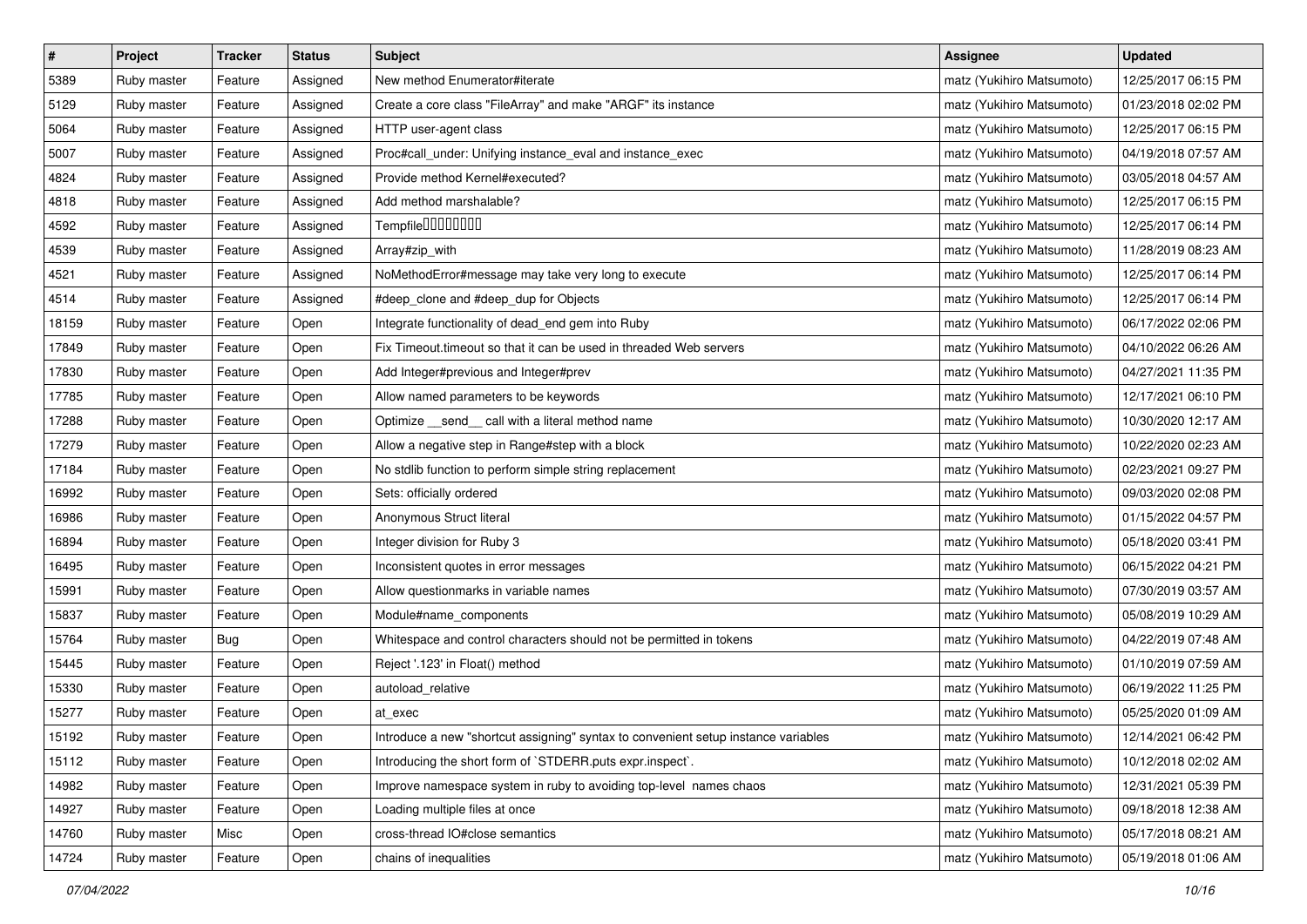| $\vert$ # | Project     | Tracker | <b>Status</b> | <b>Subject</b>                                                                            | <b>Assignee</b>           | <b>Updated</b>      |
|-----------|-------------|---------|---------------|-------------------------------------------------------------------------------------------|---------------------------|---------------------|
| 14609     | Ruby master | Feature | Open          | Let `Kernel#p` without an argument print the receiver                                     | matz (Yukihiro Matsumoto) | 02/08/2020 08:43 PM |
| 14546     | Ruby master | Feature | Open          | Hash#delete!                                                                              | matz (Yukihiro Matsumoto) | 05/30/2018 08:24 PM |
| 14128     | Ruby master | Feature | Open          | Introduce Hash#delete default value                                                       | matz (Yukihiro Matsumoto) | 11/25/2017 04:41 PM |
| 12306     | Ruby master | Feature | Open          | Implement String #blank? #present? and improve #strip and family to handle unicode        | matz (Yukihiro Matsumoto) | 07/22/2018 10:55 PM |
| 12244     | Ruby master | Feature | Open          | Add a way to `integer - integer % num`                                                    | matz (Yukihiro Matsumoto) | 05/17/2016 06:05 AM |
| 12019     | Ruby master | Feature | Open          | Better low-level support for writing concurrent libraries                                 | matz (Yukihiro Matsumoto) | 12/23/2021 11:43 PM |
| 11882     | Ruby master | Feature | Open          | Map or NamedMap                                                                           | matz (Yukihiro Matsumoto) | 01/17/2021 01:31 PM |
| 11735     | Ruby master | Feature | Open          | Porting String#squish and String#squish! from Ruby on Rails' Active Support               | matz (Yukihiro Matsumoto) | 06/24/2016 08:02 AM |
| 11627     | Ruby master | Feature | Open          | make `nonzero` an alias of `nonzero?`                                                     | matz (Yukihiro Matsumoto) | 12/23/2021 11:43 PM |
| 11518     | Ruby master | Feature | Open          | Queue enhancement - promote! and promote_all!                                             | matz (Yukihiro Matsumoto) | 09/17/2015 08:40 PM |
| 11517     | Ruby master | Feature | Open          | Queue enhancement - conditional pop                                                       | matz (Yukihiro Matsumoto) | 09/17/2015 09:02 PM |
| 11390     | Ruby master | Feature | Open          | Allow symbols starting with numbers                                                       | matz (Yukihiro Matsumoto) | 08/14/2015 05:23 AM |
| 11307     | Ruby master | Feature | Open          | exception-free non-blocking Queue#pop                                                     | matz (Yukihiro Matsumoto) | 06/25/2015 11:06 PM |
| 11181     | Ruby master | Feature | Open          | Add a line directive to Ruby                                                              | matz (Yukihiro Matsumoto) | 01/26/2016 02:04 AM |
| 11122     | Ruby master | Feature | Open          | exception-free non-blocking Queue/SizedQueue operations                                   | matz (Yukihiro Matsumoto) | 05/06/2015 08:53 PM |
| 10574     | Ruby master | Feature | Open          | Add String#Ichomp and String.Ichomp!                                                      | matz (Yukihiro Matsumoto) | 12/15/2014 04:34 PM |
| 10549     | Ruby master | Feature | Open          | Deprecate each_with_index and each_with_object in favor of with_index and with_object     | matz (Yukihiro Matsumoto) | 07/27/2021 11:09 AM |
| 10541     | Ruby master | Misc    | Open          | Remove shorthand string interpolation syntax                                              | matz (Yukihiro Matsumoto) | 10/08/2015 05:44 PM |
| 10498     | Ruby master | Feature | Open          | Make `loop` yield a counter                                                               | matz (Yukihiro Matsumoto) | 01/05/2018 09:01 PM |
| 10489     | Ruby master | Feature | Open          | Add inherit method for clearer and multiple inheritance                                   | matz (Yukihiro Matsumoto) | 12/10/2020 08:53 AM |
| 10404     | Ruby master | Feature | Open          | Allow individual finalizers to be removed with ObjectSpace.undefine_finalizer             | matz (Yukihiro Matsumoto) | 10/20/2014 08:14 AM |
| 10287     | Ruby master | Feature | Open          | rename COLON3 to COLON2_HEAD.                                                             | matz (Yukihiro Matsumoto) | 07/27/2021 09:34 AM |
| 9704      | Ruby master | Feature | Open          | Refinements as files instead of modules                                                   | matz (Yukihiro Matsumoto) | 10/11/2016 06:36 PM |
| 9614      | Ruby master | Feature | Open          | ordering of non-Hash items which use st_ internally                                       | matz (Yukihiro Matsumoto) | 01/05/2018 09:00 PM |
| 9123      | Ruby master | Feature | Open          | Make Numeric#nonzero? behavior consistent with Numeric#zero?                              | matz (Yukihiro Matsumoto) | 06/11/2019 12:55 PM |
| 9070      | Ruby master | Feature | Open          | Introduce `---` as synonym of `end` keyword                                               | matz (Yukihiro Matsumoto) | 11/02/2013 03:23 AM |
| 9043      | Ruby master | Feature | Open          | Add String#f method as shortcut for #freeze                                               | matz (Yukihiro Matsumoto) | 01/05/2018 09:00 PM |
| 8804      | Ruby master | Feature | Open          | ONCE syntax                                                                               | matz (Yukihiro Matsumoto) | 01/04/2020 08:26 PM |
| 8663      | Ruby master | Feature | Open          | Officialy alias ArgumentError to ArgError                                                 | matz (Yukihiro Matsumoto) | 08/09/2013 07:42 PM |
| 8478      | Ruby master | Feature | Open          | The hash returned by Enumerable#group_by should have an empty array for its default value | matz (Yukihiro Matsumoto) | 06/04/2013 03:56 PM |
| 8232      | Ruby master | Feature | Open          | Rudiments of abstract algebra in Ruby                                                     | matz (Yukihiro Matsumoto) | 04/09/2013 01:47 AM |
| 8229      | Ruby master | Feature | Open          | extend Hash.include?                                                                      | matz (Yukihiro Matsumoto) | 12/10/2020 08:53 AM |
| 8061      | Ruby master | Feature | Open          | 000000000000000                                                                           | matz (Yukihiro Matsumoto) | 12/25/2017 06:15 PM |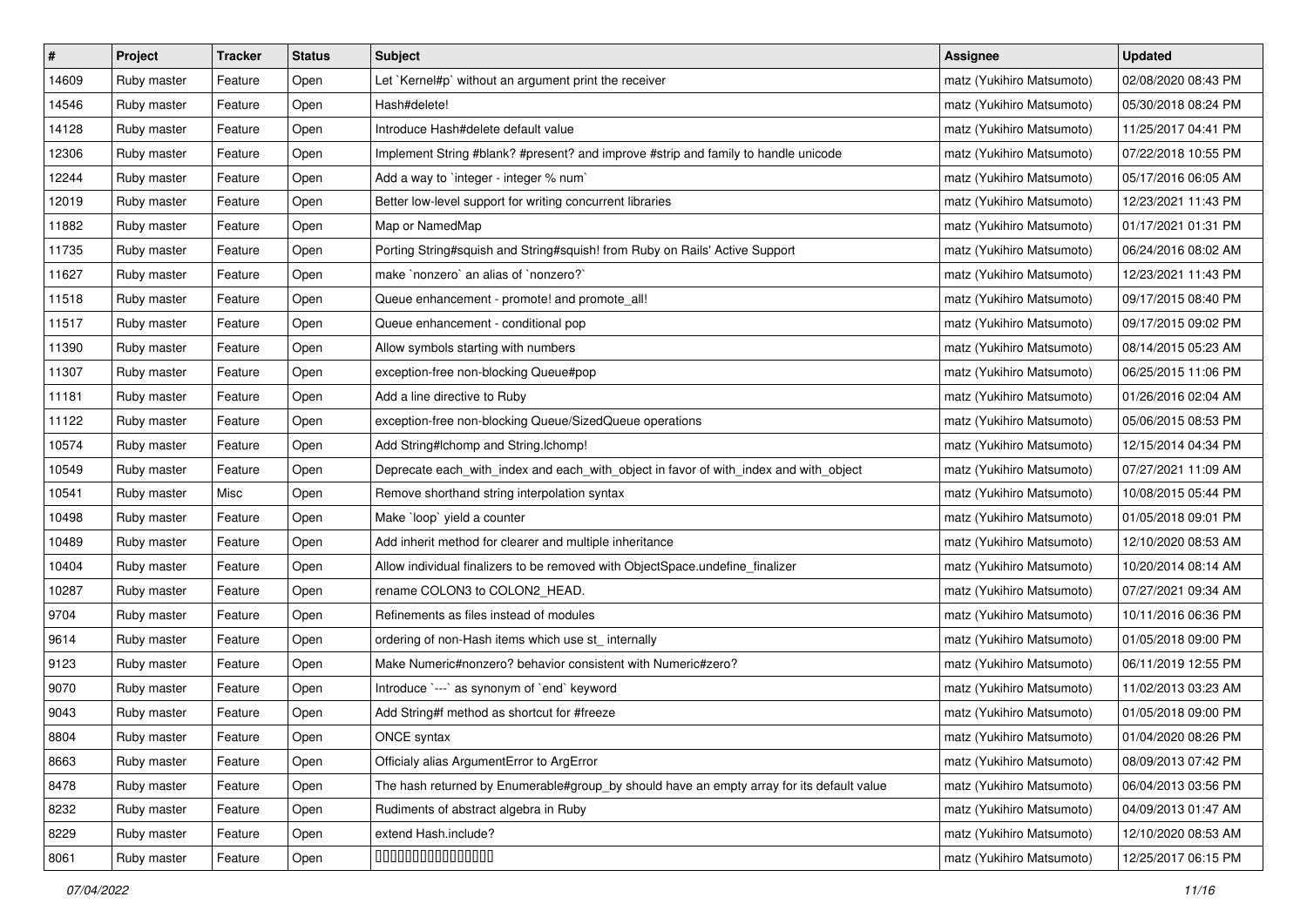| $\pmb{\#}$ | Project     | Tracker | <b>Status</b> | <b>Subject</b>                                                                    | <b>Assignee</b>                         | <b>Updated</b>      |
|------------|-------------|---------|---------------|-----------------------------------------------------------------------------------|-----------------------------------------|---------------------|
| 7914       | Ruby master | Feature | Open          | Case for local class methods                                                      | matz (Yukihiro Matsumoto)               | 12/25/2017 06:15 PM |
| 7883       | Ruby master | Feature | Open          | Add Regex#to_proc                                                                 | matz (Yukihiro Matsumoto)               | 12/25/2017 06:15 PM |
| 7876       | Ruby master | Feature | Open          | Add method for accessing Class from within Singleton Class                        | matz (Yukihiro Matsumoto)               | 12/25/2017 06:15 PM |
| 7848       | Ruby master | Feature | Open          | Restore default state for core ruby objects                                       | matz (Yukihiro Matsumoto)               | 12/25/2017 06:15 PM |
| 7795       | Ruby master | Feature | Open          | Symbol.defined? and/or to_existing_symbol                                         | matz (Yukihiro Matsumoto)               | 12/25/2017 06:15 PM |
| 7748       | Ruby master | Feature | Open          | Contextual send                                                                   | matz (Yukihiro Matsumoto)               | 12/10/2020 08:53 AM |
| 7704       | Ruby master | Feature | Open          | Add a list of enabled (experimental) language features.                           | matz (Yukihiro Matsumoto)               | 12/25/2017 06:15 PM |
| 7702       | Ruby master | Feature | Open          | Remove Proc#binding                                                               | matz (Yukihiro Matsumoto)               | 07/15/2019 07:39 PM |
| 7657       | Ruby master | Feature | Open          | Array#& doesn't accept Enumerables                                                | matz (Yukihiro Matsumoto)               | 12/25/2017 06:15 PM |
| 7654       | Ruby master | Feature | Open          | Add optional code block to IO::readlines                                          | matz (Yukihiro Matsumoto)               | 12/25/2017 06:15 PM |
| 7614       | Ruby master | Feature | Open          | alias_accessor                                                                    | matz (Yukihiro Matsumoto)               | 12/25/2017 06:15 PM |
| 7611       | Ruby master | Feature | Open          | Focal method for all loads/requires                                               | matz (Yukihiro Matsumoto)               | 12/25/2017 06:15 PM |
| 7604       | Ruby master | Feature | Open          | Make === comparison operator ability to delegate comparison to an argument        | matz (Yukihiro Matsumoto)               | 12/25/2017 06:15 PM |
| 7548       | Ruby master | Feature | Open          | <b>Load and Require Callbacks</b>                                                 | matz (Yukihiro Matsumoto)               | 12/25/2017 06:15 PM |
| 7546       | Ruby master | Feature | Open          | Change behavior of `Array#slice` for an argument of `Range` class                 | matz (Yukihiro Matsumoto)               | 12/10/2020 08:49 AM |
| 7444       | Ruby master | Feature | Open          | Array#product_set                                                                 | matz (Yukihiro Matsumoto)               | 12/25/2017 06:15 PM |
| 7377       | Ruby master | Feature | Open          | #indetical? as an alias for #equal?                                               | matz (Yukihiro Matsumoto)               | 12/25/2017 06:15 PM |
| 7149       | Ruby master | Feature | Open          | Constant magic for everyone.                                                      | matz (Yukihiro Matsumoto)               | 12/25/2017 06:15 PM |
| 6869       | Ruby master | Feature | Open          | Do not treat `_` parameter exceptionally                                          | matz (Yukihiro Matsumoto)               | 12/10/2020 08:58 AM |
| 6817       | Ruby master | Feature | Open          | Partial application                                                               | matz (Yukihiro Matsumoto)               | 12/25/2017 06:15 PM |
| 6641       | Ruby master | Feature | Open          | Hash.auto constructor                                                             | matz (Yukihiro Matsumoto)               | 12/25/2017 06:15 PM |
| 18439      | Ruby master | Feature | Open          | Support YJIT for VC++                                                             | maximecb (Maxime<br>Chevalier-Boisvert) | 01/10/2022 11:29 PM |
| 18677      | Ruby master | Bug     | Assigned      | BigDecimal#power (**) returns FloatDomainError when passing an infinite parameter | mrkn (Kenta Murata)                     | 04/20/2022 02:04 AM |
| 17339      | Ruby master | Feature | Assigned      | Semantic grouping with BigDecimal#to_s                                            | mrkn (Kenta Murata)                     | 12/20/2021 12:39 PM |
| 16350      | Ruby master | Feature | Assigned      | ArithmeticSequence#member? can result in infinite loop                            | mrkn (Kenta Murata)                     | 05/29/2020 10:26 PM |
| 14476      | Ruby master | Feature | Assigned      | Adding same_all? for checking whether all items in an Array are same              | mrkn (Kenta Murata)                     | 08/28/2020 01:10 PM |
| 10782      | Ruby master | Feature | Assigned      | Patch: Add constants for BigDecimal for ZERO, ONE, TEN                            | mrkn (Kenta Murata)                     | 05/21/2015 08:13 AM |
| 8295       | Ruby master | Feature | Assigned      | Float I Rational IIIIIIIIIIIIIIIIIII BigDecimal IIIIIIIIII                        | mrkn (Kenta Murata)                     | 12/25/2017 06:15 PM |
| 7321       | Ruby master | Feature | Assigned      | Newton.#nsolve 00 2 00000000000                                                   | mrkn (Kenta Murata)                     | 12/25/2017 06:15 PM |
| 6973       | Ruby master | Feature | Assigned      | Add an #integral? method to Numeric to test for whole-number values               | mrkn (Kenta Murata)                     | 12/25/2017 06:15 PM |
| 6857       | Ruby master | Feature | Assigned      | bigdecimal/math BigMath.E/BigMath.exp R. P. Feynman inspired optimization         | mrkn (Kenta Murata)                     | 12/25/2017 06:15 PM |
| 5310       | Ruby master | Feature | Assigned      | Integral objects                                                                  | mrkn (Kenta Murata)                     | 12/25/2017 06:15 PM |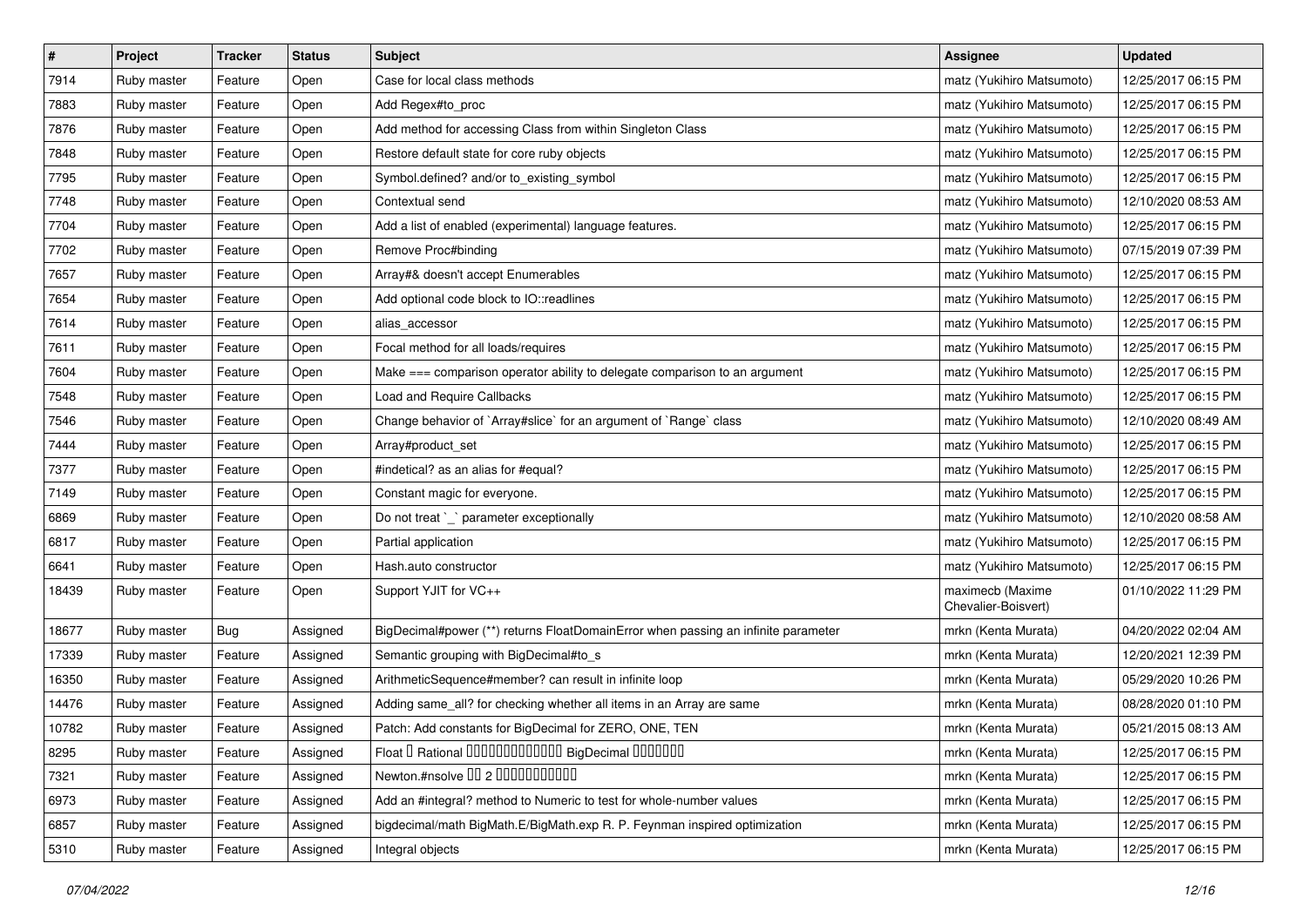| $\pmb{\#}$ | Project     | <b>Tracker</b> | <b>Status</b> | <b>Subject</b>                                                                                               | Assignee                | <b>Updated</b>      |
|------------|-------------|----------------|---------------|--------------------------------------------------------------------------------------------------------------|-------------------------|---------------------|
| 5179       | Ruby master | Bug            | Assigned      | Complex#rationalize and to_r with approximate zeros                                                          | mrkn (Kenta Murata)     | 01/17/2020 03:00 AM |
| 5133       | Ruby master | Feature        | Assigned      | Array#unzip as an alias of Array#transpose                                                                   | mrkn (Kenta Murata)     | 12/25/2017 06:15 PM |
| 5654       | Ruby master | Feature        | Assigned      | Introduce global lock to avoid concurrent require                                                            | nahi (Hiroshi Nakamura) | 12/25/2017 06:15 PM |
| 18371      | Ruby master | Misc           | Assigned      | Release branches (release information in general)                                                            | naruse (Yui NARUSE)     | 03/23/2022 10:32 PM |
| 17638      | Ruby master | Feature        | Assigned      | Support backtracing with the libbacktrace library                                                            | naruse (Yui NARUSE)     | 03/05/2021 03:40 PM |
| 17111      | Ruby master | Feature        | Assigned      | Improve performance of Net::HTTPHeader#set form by 40%                                                       | naruse (Yui NARUSE)     | 08/10/2020 05:36 AM |
| 13221      | Ruby master | Feature        | Assigned      | [PATCH] gems/bundled_gems: add "curses" RubyGem                                                              | naruse (Yui NARUSE)     | 09/25/2017 06:32 PM |
| 11526      | Ruby master | Bug            | Assigned      | Streaming HTTP requests are not idempotent and should not be retried                                         | naruse (Yui NARUSE)     | 07/01/2019 09:16 PM |
| 9020       | Ruby master | Feature        | Assigned      | Net::HTTPResponse predicate/query methods                                                                    | naruse (Yui NARUSE)     | 12/25/2017 06:15 PM |
| 6265       | Ruby master | Feature        | Assigned      | Remove 'useless' 'concatenation' syntax                                                                      | naruse (Yui NARUSE)     | 08/10/2016 02:36 AM |
| 5764       | Ruby master | Feature        | Assigned      | Net::HTTP should assume HTTP/0.9 on unexpected responses                                                     | naruse (Yui NARUSE)     | 07/15/2019 05:06 PM |
| 5461       | Ruby master | Feature        | Assigned      | Add pipelining to Net::HTTP                                                                                  | naruse (Yui NARUSE)     | 12/25/2017 06:15 PM |
| 16559      | Ruby master | Feature        | Open          | Net::HTTP#request injects "Connection: close" header if #started? is false, wasting HTTP server<br>resources | naruse (Yui NARUSE)     | 05/28/2020 07:37 PM |
| 15940      | Ruby master | Feature        | Open          | Coerce symbols internal fstrings in UTF8 rather than ASCII to better share memory with string literals       | naruse (Yui NARUSE)     | 07/30/2019 04:17 AM |
| 15931      | Ruby master | Feature        | Open          | encoding for CESU-8                                                                                          | naruse (Yui NARUSE)     | 12/20/2019 05:42 AM |
| 15007      | Ruby master | Misc           | Open          | Let all Init_xxx and extension APIs frequently called from init code paths be considered cold                | naruse (Yui NARUSE)     | 12/06/2018 11:05 AM |
| 10628      | Ruby master | Misc           | Open          | Peformance of URI module                                                                                     | naruse (Yui NARUSE)     | 12/26/2014 04:08 PM |
| 7892       | Ruby master | <b>Bug</b>     | Open          | MIME encoding bug of NKF.nkf                                                                                 | naruse (Yui NARUSE)     | 12/25/2017 06:15 PM |
| 17662      | Ruby master | Misc           | Assigned      | The heredoc pattern used in tests does not syntax highlight correctly in many editors                        | nobu (Nobuyoshi Nakada) | 06/30/2021 12:54 PM |
| 17578      | Ruby master | Bug            | Assigned      | mkmf experimental C++ Support                                                                                | nobu (Nobuyoshi Nakada) | 01/27/2021 03:51 AM |
| 16836      | Ruby master | Bug            | Assigned      | configure-time LDFLAGS leak into ruby pkg-config file                                                        | nobu (Nobuyoshi Nakada) | 08/14/2021 09:10 AM |
| 16747      | Ruby master | Misc           | Assigned      | Repository reorganization request                                                                            | nobu (Nobuyoshi Nakada) | 05/22/2020 01:30 PM |
| 16497      | Ruby master | Bug            | Assigned      | StringIO#internal_encoding is broken (more severely in 2.7)                                                  | nobu (Nobuyoshi Nakada) | 10/26/2021 04:31 PM |
| 16025      | Ruby master | Misc           | Assigned      | 'st_check_for_sizeof_st_index_t' declared as array with a negative size (emscripten)                         | nobu (Nobuyoshi Nakada) | 07/30/2019 11:20 AM |
| 15806      | Ruby master | Misc           | Assigned      | Explicitly initialise encodings on init to remove branches on encoding lookup                                | nobu (Nobuyoshi Nakada) | 08/29/2019 04:29 AM |
| 14543      | Ruby master | Bug            | Assigned      | 'make commit' show error of 'common-srcs'                                                                    | nobu (Nobuyoshi Nakada) | 06/02/2018 04:17 AM |
| 13577      | Ruby master | Feature        | Assigned      | Digest file accidentally receives File object but uses file path                                             | nobu (Nobuyoshi Nakada) | 05/20/2017 06:50 PM |
| 13516      | Ruby master | Feature        | Assigned      | Improve the text of the circular require warning                                                             | nobu (Nobuyoshi Nakada) | 08/31/2017 05:49 AM |
| 13298      | Ruby master | <b>Bug</b>     | Assigned      | mingw SEGV TestEnumerable#test_callcc                                                                        | nobu (Nobuyoshi Nakada) | 06/04/2021 03:41 AM |
| 13269      | Ruby master | Bug            | Assigned      | test/readline/test_readline.rb and mingw                                                                     | nobu (Nobuyoshi Nakada) | 03/13/2017 08:56 AM |
| 12725      | Ruby master | <b>Bug</b>     | Assigned      | Trying to use ./miniruby before it exists                                                                    | nobu (Nobuyoshi Nakada) | 04/28/2017 01:45 PM |
| 12473      | Ruby master | <b>Bug</b>     | Assigned      | Test failure on fedora with TestTimeExtension#test_huge_precision                                            | nobu (Nobuyoshi Nakada) | 04/28/2017 01:45 PM |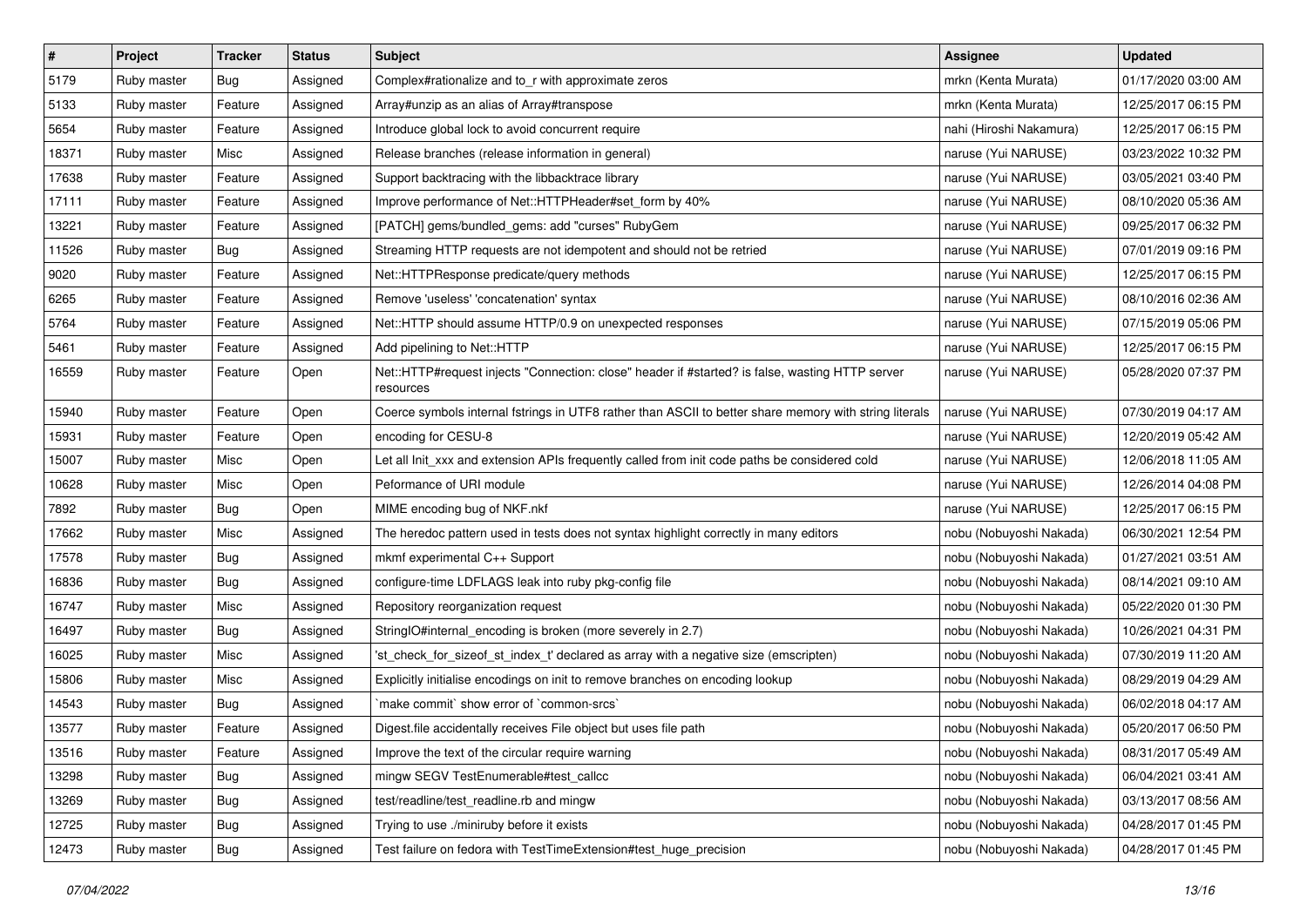| $\pmb{\#}$ | Project     | <b>Tracker</b> | <b>Status</b> | <b>Subject</b>                                                                                                                         | <b>Assignee</b>          | <b>Updated</b>      |
|------------|-------------|----------------|---------------|----------------------------------------------------------------------------------------------------------------------------------------|--------------------------|---------------------|
| 12436      | Ruby master | Bug            | Assigned      | newline argument of File.open seems not respected on Windows                                                                           | nobu (Nobuyoshi Nakada)  | 10/25/2021 09:07 AM |
| 9955       | Ruby master | Bug            | Assigned      | issue building dll on mingw, library not found                                                                                         | nobu (Nobuyoshi Nakada)  | 01/05/2018 09:00 PM |
| 9010       | Ruby master | Bug            | Assigned      | ./configure --prefix= cannot handle directories with spaces                                                                            | nobu (Nobuyoshi Nakada)  | 04/26/2021 10:38 PM |
| 8959       | Ruby master | Feature        | Assigned      | Allow top level prepend                                                                                                                | nobu (Nobuyoshi Nakada)  | 10/16/2013 03:22 AM |
| 8460       | Ruby master | Feature        | Assigned      | PATCH: optparse: add keep_unknown option                                                                                               | nobu (Nobuyoshi Nakada)  | 05/27/2021 10:07 PM |
| 8299       | Ruby master | Bug            | Assigned      | Minor error in float parsing                                                                                                           | nobu (Nobuyoshi Nakada)  | 12/30/2019 03:00 AM |
| 7964       | Ruby master | Bug            | Assigned      | Writing an ASCII-8BIT String to a StringIO created from a UTF-8 String                                                                 | nobu (Nobuyoshi Nakada)  | 01/05/2018 09:00 PM |
| 7532       | Ruby master | Feature        | Assigned      | Hardcoded compiler location                                                                                                            | nobu (Nobuyoshi Nakada)  | 12/25/2017 06:15 PM |
| 7394       | Ruby master | Feature        | Assigned      | Enumerable#find ifnone parameter could be non-callable                                                                                 | nobu (Nobuyoshi Nakada)  | 02/10/2021 09:32 AM |
| 6769       | Ruby master | Feature        | Assigned      | rbinstall.rb: install both src and batch files separetely                                                                              | nobu (Nobuyoshi Nakada)  | 10/30/2015 12:38 PM |
| 6360       | Ruby master | Bug            | Assigned      | Debug information build even without requesting it                                                                                     | nobu (Nobuyoshi Nakada)  | 01/05/2018 09:00 PM |
| 6012       | Ruby master | Feature        | Assigned      | Proc#source_location also return the column                                                                                            | nobu (Nobuyoshi Nakada)  | 02/12/2019 07:49 AM |
| 5317       | Ruby master | Bug            | Assigned      |                                                                                                                                        | nobu (Nobuyoshi Nakada)  | 01/05/2018 09:00 PM |
| 4924       | Ruby master | Feature        | Assigned      | mkmf have_header fails with C++ headers                                                                                                | nobu (Nobuyoshi Nakada)  | 12/25/2017 06:15 PM |
| 2324       | Ruby master | Feature        | Assigned      | Dir instance methods for relative path                                                                                                 | nobu (Nobuyoshi Nakada)  | 12/25/2017 05:58 PM |
| 18623      | Ruby master | Bug            | Open          | make runnable' does not work                                                                                                           | nobu (Nobuyoshi Nakada)  | 03/16/2022 01:28 AM |
| 16978      | Ruby master | Feature        | Open          | Ruby should not use realpath for FILE                                                                                                  | nobu (Nobuyoshi Nakada)  | 04/01/2022 11:30 AM |
| 16291      | Ruby master | Feature        | Open          | Introduce support for resize in rb_ary_freeze and prefer internal use of rb_ary_freeze and<br>rb_str_freeze for String and Array types | nobu (Nobuyoshi Nakada)  | 12/25/2020 02:43 AM |
| 15305      | Ruby master | Feature        | Open          | [PATCH] include/ruby/ruby.h (RB_ALLOCV*): remove GC guard                                                                              | nobu (Nobuyoshi Nakada)  | 07/27/2021 11:39 AM |
| 14971      | Ruby master | Bug            | Open          | error: implicit declaration of function 'rb_vm_call0                                                                                   | nobu (Nobuyoshi Nakada)  | 09/06/2018 03:53 AM |
| 14692      | Ruby master | Misc           | Open          | Question: Ruby stdlib's Option Parser                                                                                                  | nobu (Nobuyoshi Nakada)  | 04/22/2018 05:53 AM |
| 13378      | Ruby master | Feature        | Open          | Eliminate 4 of 8 syscalls when requiring file by absolute path                                                                         | nobu (Nobuyoshi Nakada)  | 06/16/2017 07:57 AM |
| 12064      | Ruby master | Feature        | Open          | Make creation of enc/unicode/casefold.h automatic again                                                                                | nobu (Nobuyoshi Nakada)  | 02/12/2016 06:13 AM |
| 11670      | Ruby master | Feature        | Open          | Show warning to make nested def obsolete                                                                                               | nobu (Nobuyoshi Nakada)  | 11/09/2015 07:40 AM |
| 10416      | Ruby master | Bug            | Open          | Create mechanism for updating of Unicode data files downstreams when we want                                                           | nobu (Nobuyoshi Nakada)  | 10/08/2021 06:40 AM |
| 8449       | Ruby master | Feature        | Open          | Array#ary_plus always returns an array                                                                                                 | nobu (Nobuyoshi Nakada)  | 06/02/2013 04:23 PM |
| 8270       | Ruby master | Feature        | Open          | Ruby should build without thread support (aka minix)                                                                                   | nobu (Nobuyoshi Nakada)  | 12/10/2020 08:53 AM |
| 7840       | Ruby master | Bug            | Open          | -Wdeclaration-after-statement is valid for C/ObjC but not for C++                                                                      | nobu (Nobuyoshi Nakada)  | 06/02/2020 04:41 PM |
| 7745       | Ruby master | Feature        | Open          | lib/observer.rb: Observers are compared by identity                                                                                    | nobu (Nobuyoshi Nakada)  | 12/25/2017 06:15 PM |
| 14901      | Ruby master | Feature        | Assigned      | [PATCH] do not block SIGCHLD in normal Ruby Threads                                                                                    | normalperson (Eric Wong) | 07/19/2021 05:23 AM |
| 13721      | Ruby master | Feature        | Assigned      | [PATCH] net/imap: dedupe attr keys in Net::IMAP::FetchData                                                                             | normalperson (Eric Wong) | 07/27/2017 09:51 AM |
| 15072      | Ruby master | <b>Bug</b>     | Open          | thread.c:4356:5: error: implicit declaration of function 'ubf_list_atfork'                                                             | normalperson (Eric Wong) | 09/20/2018 03:32 AM |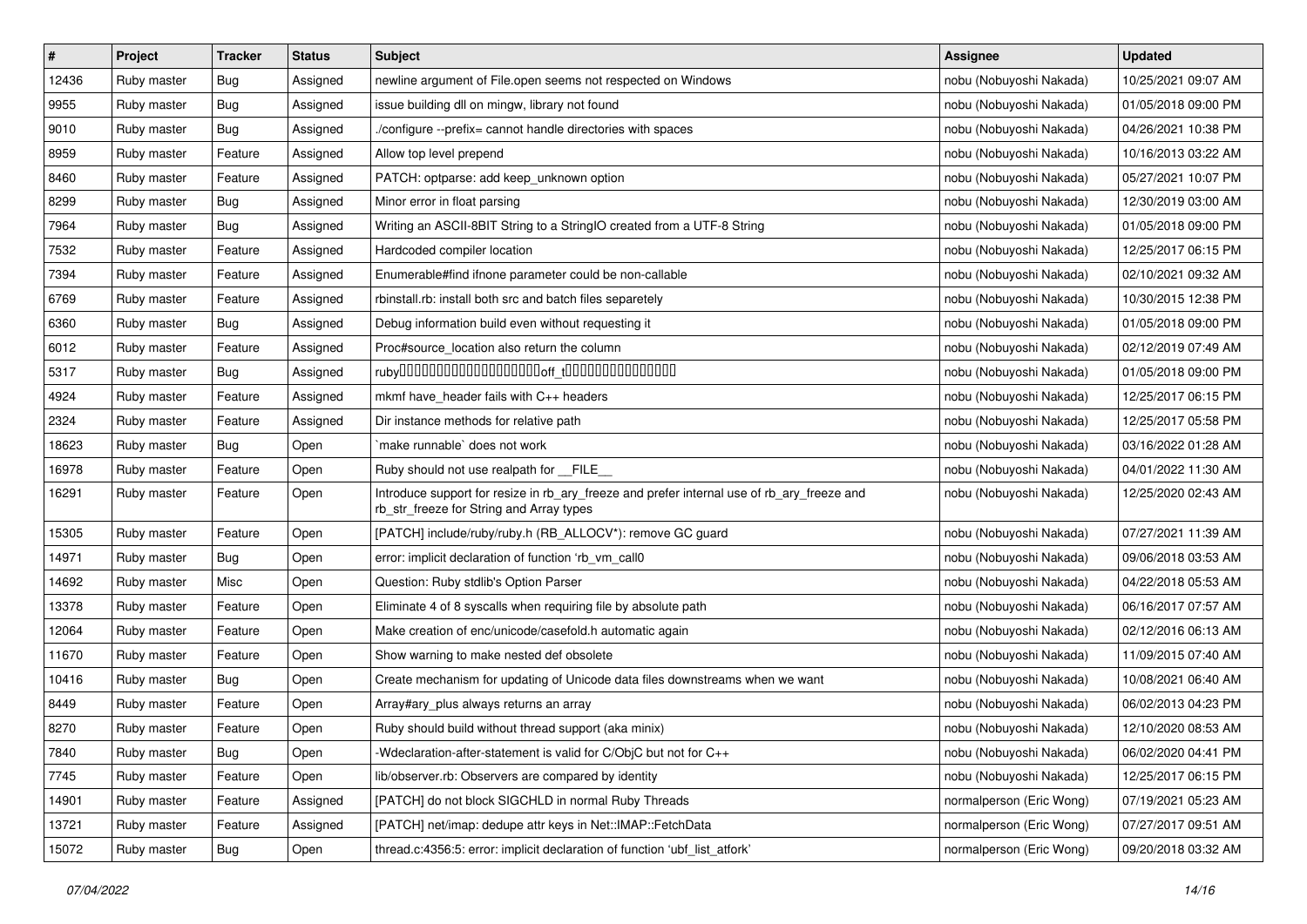| $\vert$ # | Project     | Tracker    | <b>Status</b> | <b>Subject</b>                                                                | <b>Assignee</b>                       | <b>Updated</b>      |
|-----------|-------------|------------|---------------|-------------------------------------------------------------------------------|---------------------------------------|---------------------|
| 11299     | Ruby master | Feature    | Open          | [PATCH] use Array instead of custom struct for generic ivars                  | normalperson (Eric Wong)              | 06/24/2015 12:38 AM |
| 10328     | Ruby master | Feature    | Open          | [PATCH] make OPT_SUPPORT_JOKE a proper VM option                              | normalperson (Eric Wong)              | 01/05/2018 09:01 PM |
| 18727     | Ruby master | Bug        | Assigned      | Make failed on x86_64-cygwin (LoadError)                                      | peterzhu2118 (Peter Zhu)              | 04/16/2022 05:15 AM |
| 16805     | Ruby master | Misc       | Assigned      | Coroutine's license is unclear                                                | ReiOdaira (Rei Odaira)                | 07/01/2021 10:09 PM |
| 12582     | Ruby master | <b>Bug</b> | Assigned      | OpenSSL Authenticated Encryption should check for tag length                  | rhenium (Kazuki Yamaguchi)            | 04/28/2017 01:45 PM |
| 12354     | Ruby master | Feature    | Assigned      | PKey::EC Can't output public key pem when private key exists                  | rhenium (Kazuki Yamaguchi)            | 07/24/2019 10:57 PM |
| 8126      | Ruby master | Feature    | Assigned      | OpenSSL::SSL::SSLSocket does not define #recv and #send messages              | rhenium (Kazuki Yamaguchi)            | 08/08/2019 11:05 PM |
| 18658     | Ruby master | Bug        | Open          | Need openssl 3 support for Ubuntu 22.04 (Ruby 2.7.x and 3.0.x)                | rhenium (Kazuki Yamaguchi)            | 05/30/2022 08:06 PM |
| 14412     | Ruby master | Feature    | Assigned      | DRb UNIX on local machine: add support for getpeereid()                       | seki (Masatoshi Seki)                 | 01/28/2018 12:51 PM |
| 13864     | Ruby master | Bug        | Assigned      | Rinda multicast test failures due to missing default route                    | seki (Masatoshi Seki)                 | 08/17/2021 07:16 AM |
| 5434      | Ruby master | Feature    | Assigned      | Allow per-class whitelisting of methods safe to expose through DRb            | seki (Masatoshi Seki)                 | 12/25/2017 06:15 PM |
| 12281     | Ruby master | Feature    | Assigned      | Allow lexically scoped use of refinements with `using {}` block syntax        | shugo (Shugo Maeda)                   | 06/13/2016 07:44 AM |
| 17376     | Ruby master | Misc       | Assigned      | Reduce number of GitHub Actions                                               | shyouhei (Shyouhei Urabe)             | 12/10/2020 11:50 AM |
| 17289     | Ruby master | <b>Bug</b> | Assigned      | Time#strftime occurs Segmentation Fault on ruby-2.7.2p137                     | shyouhei (Shyouhei Urabe)             | 11/05/2020 07:57 AM |
| 6682      | Ruby master | Feature    | Assigned      | Add a method to return an instance attached by a singleton class              | shyouhei (Shyouhei Urabe)             | 12/25/2017 06:15 PM |
| 18726     | Ruby master | Misc       | Open          | CI Error on c99 and c2x                                                       | shyouhei (Shyouhei Urabe)             | 04/19/2022 09:05 AM |
| 11955     | Ruby master | Feature    | Assigned      | Expose Object that Receives logs in Logger                                    | sonots (Naotoshi Seo)                 | 11/09/2017 11:35 AM |
| 9115      | Ruby master | Bug        | Assigned      | Logger traps all exceptions; breaks Timeout                                   | sonots (Naotoshi Seo)                 | 08/20/2019 12:47 PM |
| 13622     | Ruby master | Misc       | Assigned      | Documentation missing                                                         | stomar (Marcus Stollsteimer)          | 06/03/2017 07:27 AM |
| 15239     | Ruby master | Feature    | Assigned      | [patch] test-spec win32ole                                                    | suke (Masaki Suketa)                  | 12/29/2019 01:04 PM |
| 6613      | Ruby master | Feature    | Assigned      | VT_RECORD, IRecordInfo Support in WIN32OLE                                    | suke (Masaki Suketa)                  | 12/25/2017 06:15 PM |
| 5334      | Ruby master | Bug        | Assigned      | Segmentation fault in InternetExplorer IServiceProvider interface             | suke (Masaki Suketa)                  | 12/30/2019 03:00 AM |
| 9590      | Ruby master | Feature    | Open          | introduce st_foreach_update and st_foreach_update_check for performance.      | tarui (Masaya Tarui)                  | 01/05/2018 09:00 PM |
| 7518      | Ruby master | Feature    | Assigned      | Fiddle::Pointer#to_str and Fiddle::Pointer#to_int should be removed           | tenderlovemaking (Aaron<br>Patterson) | 08/15/2013 04:56 AM |
| 7488      | Ruby master | Feature    | Assigned      | Receiving object_id in object creation probes                                 | tenderlovemaking (Aaron<br>Patterson) | 12/25/2017 06:15 PM |
| 7788      | Ruby master | Feature    | Open          | YAML Tag Schema Support                                                       | tenderlovemaking (Aaron<br>Patterson) | 12/25/2017 06:15 PM |
| 10038     | Ruby master | Feature    | Assigned      | Extend ObjectSpace.dump to expose buffer addresses for String and Array       | tmm1 (Aman Karmani)                   | 01/05/2018 09:01 PM |
| 11599     | Ruby master | Feature    | Open          | Dump entries of hash in ObjectSpace                                           | tmm1 (Aman Karmani)                   | 11/24/2015 05:52 PM |
| 11292     | Ruby master | Feature    | Open          | objspace: Dump type of special consts                                         | tmm1 (Aman Karmani)                   | 06/22/2015 04:22 AM |
| 12653     | Ruby master | Feature    | Assigned      | Use wide WinAPI for rb_w32_getcwd                                             | usa (Usaku NAKAMURA)                  | 09/12/2016 06:35 AM |
| 11142     | Ruby master | Bug        | Open          | Command line argument parser on windows handles double quotes inconsistently. | usa (Usaku NAKAMURA)                  | 05/12/2015 04:09 PM |